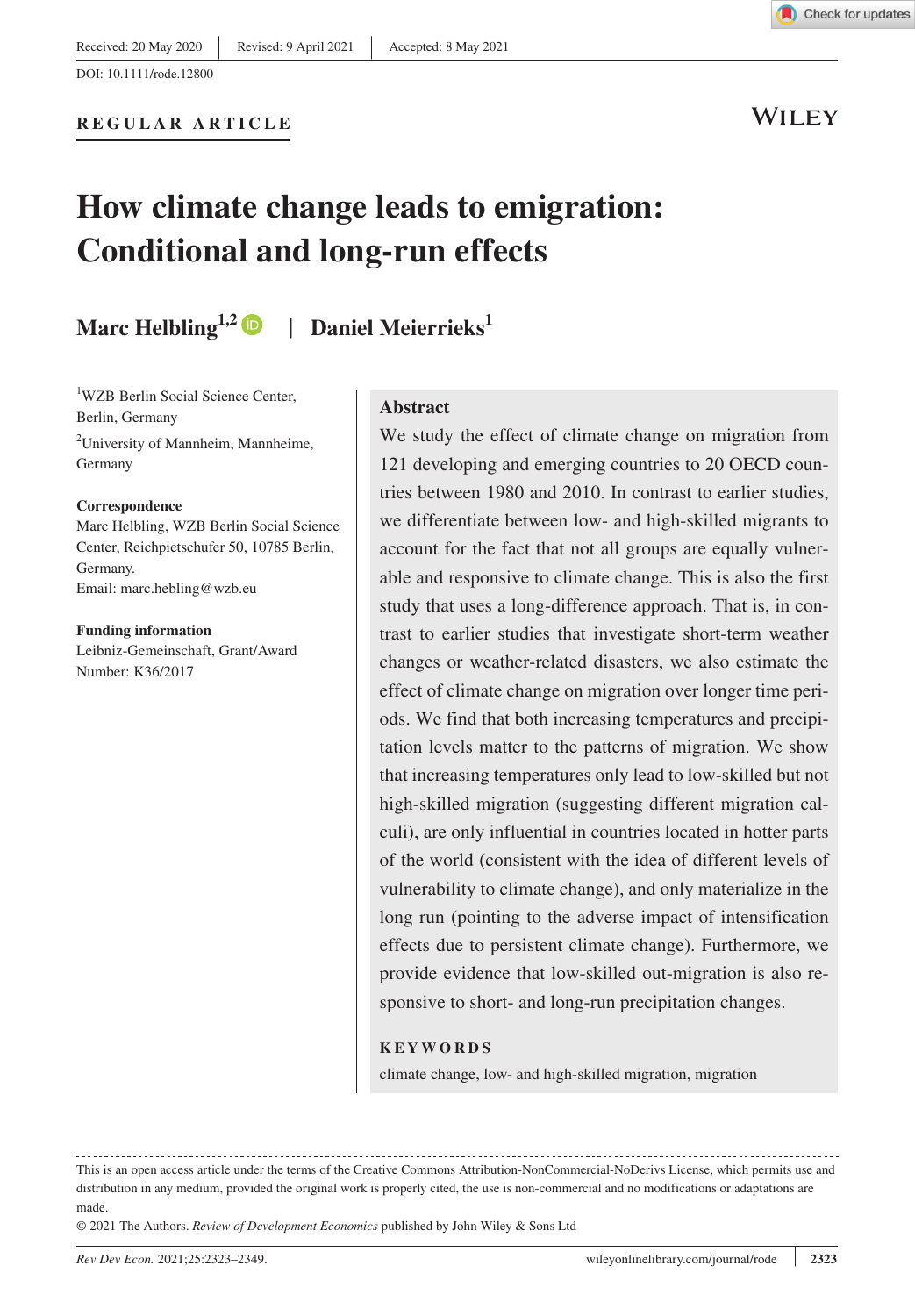**<sup>2324</sup> <sup>|</sup>** HELBLING and MEIERRIEKS

**JEL CLASSIFICATION** F2; F22; Q5; Q54

### **1** | **INTRODUCTION**

Climate change will be among the most important issues of the 21st century. According to the Intergovernmental Panel on Climate Change (IPCC, 2014, p. 40), from 1880 to 2012 global temperatures already increased (on average) by approximately 0.85℃ (IPCC, 2014, p. 40). Depending on the specific projection, average temperatures will be between 0.4 and 2.6℃ higher in the 2046–2065 period compared to the 1986–2005 period, with further increases being likely for the remainder of the 21st century (IPCC, 2014, p. 60). Inter alia, global warming leads to a shrinking cryosphere, rising sea levels, increased erosion and desertification, shifts in plant flowering, changes in animal behavior, and more extreme weather events such as heat waves and floods (Berlemann & Steinhardt, 2017, pp. 355–359; IPCC, 2014). Consequently, climate change has and will continue to have a number of severe adverse consequences for human life, for example, jeopardizing agricultural production and food security, negatively affecting economic growth and development and contributing to political instability, especially in more vulnerable parts of the world (IPCC, 2014).

Due to these adverse effects, the IPCC (2014, p. 73) expects climate change to also affect *human migration*. Testing this proposition, in recent years a small number of empirical studies have examined the effect of climate variables on migration for large country-samples.<sup>1</sup> On one hand, Backhaus et al. (2015) study a panel of 142 sending countries for the 1995–2006 period, finding that increases in temperature and precipitation in these countries are associated with higher migration flows to 19 OECD countries. Similarly, Coniglio and Pesce (2015) show that temperature and precipitation shocks can contribute to migration out-flows from poor countries toward rich OECD destinations. On the other hand, Beine and Parsons (2015) use decennial migration data for the 1960–2000 period for a sample of 137 sending and 166 destination countries, showing that there is no direct effect of climatic factors on international migration. Similarly, Maurel and Tuccio (2016) find no evidence that climate instability (e.g., anomalies in temperature) directly affects international migration. Finally, Cattaneo and Peri (2016) find that higher temperatures in middle-income economies increase international migration, whereas higher temperatures reduce the probability of out-migration in poorer countries. By contrast, Beine and Parsons (2017) find that weather indicators (natural disasters as well as rainfall and temperature anomalies) tend to curtail out-migration from middle-income countries but have no effect on emigration from poorer countries.

In sum, the empirical evidence does not provide a uniform picture regarding the climate changemigration nexus. We believe that this is due to two limitations in the current literature which we aim to overcome in this article. First, existing large-*N* studies assume that the entire population of a country is equally responsive to climate change. That is, the studies discussed earlier do not consider that some groups might be more affected by climate change than others and accordingly respond differently to it.2 For this analysis, we instead propose to study how *education* leads to different migratory responses to climate change, given that it has been shown that skill levels play an important role in understanding migration motivation (e.g., Docquier & Rapoport, 2012).<sup>3</sup> At the same time, skill composition of migration flows has great relevance for labor markets and immigration policies in receiving OECD countries (e.g., Cerna, 2014; Kolbe & Kayran, 2019). So far, only Drabo and Mbaye (2015) investigate how climate variables interact with emigration in a cross-country setting. They study the effect of natural disasters on out-migration, finding that such disasters especially encourage high-skilled migration. However, their study is limited to migration from only 67 developing to 6 OECD destination countries and primarily looks at short-term weather shocks (e.g., floods or droughts).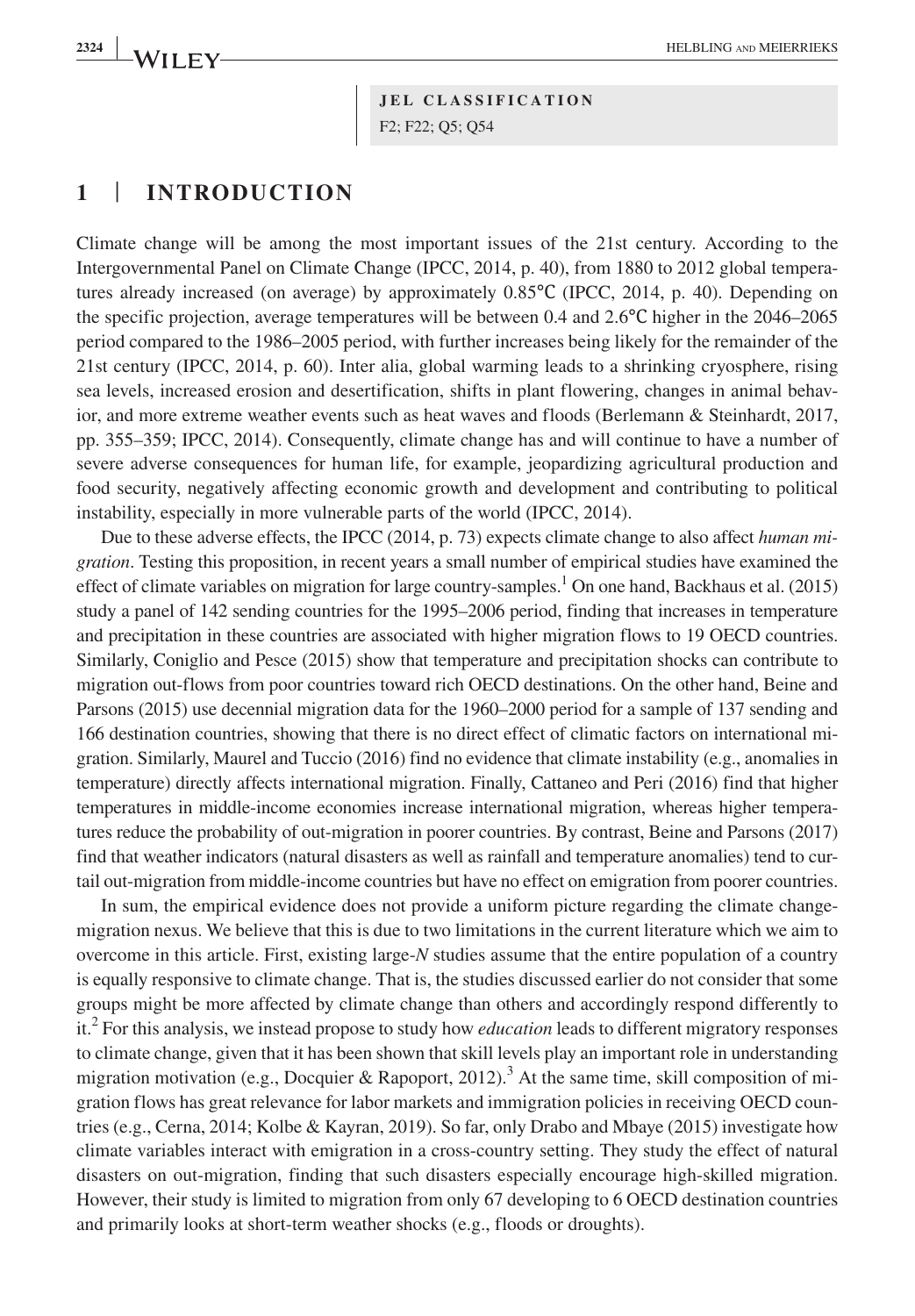Indeed, the existing focus on the role of short-term weather changes in out-migration is a second limitation of the studies in this field that this paper aims to overcome. For instance, some studies investigate how yearly changes in temperature or precipitations affect out-migration (e.g., Backhaus et al., 2015; Coniglio & Pesce, 2015), while others examine whether weather-related disasters such as floods, droughts, or storms matter (e.g., Drabo & Mbaye, 2015). While such weather anomalies may very well be linked to climate change (e.g., Berlemann & Steinhardt, 2017), they still constitute shortrun weather changes that are *mean-reverting*. Consequently, the migratory response to such short-run phenomena may be different compared to the response to climate change which is—by definition *non-mean-reverting*. For instance, the response to sudden weather-related disasters may take the form of internal migration, with individuals eventually returning home.

By contrast, climate change in the form of persistent changes in precipitation patterns and increasing temperatures needs more time to materialize; consequently, there are distinct adaptation and intensification effects associated with it (Dell et al., 2014). These effects, in turn, have important ramifications for migratory responses. For instance, intensification effects imply that the adverse consequences of climate change accumulate over time (Dell et al., 2014): for example, in the long run arable land may permanently vanish due to desertification, which is expected to induce permanent migration away from affected areas, potentially to other destination countries less affected by climate change. Still, this long-run perspective remains unappreciated in the study of the climate change-migration nexus. By contrasting the role of short-run weather and long-run climate changes in migration, we aim at filling this gap in the literature. Indeed, to the best of our knowledge, our study is the first to contrast such effects when studying the climate change-migration nexus. Here, we use the *long-difference approach* of Dell et al. (2014) and Burke and Emerick (2016), where we estimate the effect of climate change on migration over longer time periods (contrasting two 15-year periods), so that we move closer to identifying long-run impacts that account for any adaptation and intensification effects that only materialize over longer time horizons (e.g., Dell et al., 2014, p. 778).

The remainder of this paper is organized as follows. In Section 2, we discuss the relevant literature, focusing on the potential effects of climate change on migration. Section 3 introduces our data. Section 4 presents our empirical results concerning the short-run effect of precipitation and temperature on out-migration. In Section 5, we provide long-run estimates of the effect of climate change on migration and contrast them with our short-run estimates. Section 6 concludes.

### **2** | **LINKAGES BETWEEN CLIMATE CHANGE AND MIGRATION**

#### **2.1** | **General explanations**

To explain how changing climate conditions may affect migration, as a simple theoretical framework we use the economic model of migration as presented by, for example, Borjas (1989).<sup>4</sup> According to this model, (potential) migrants want to maximize their income. Such an income-maximizing individual while also considering the costs of migration, for example, in the form of traveling expenses—is more likely to migrate when the (expected mean) income in their home country is relatively low (compared to the target country of migration). Indeed, migrants tend to come from relatively poor countries of origin and migrate to countries that have higher levels of economic development (e.g., Ashby, 2010; Grogger & Hanson, 2011; Meierrieks & Renner, 2017).

The income-maximizing framework can be extended to a utility-maximizing one. While the potential migrant's utility is closely linked to the income they earn, it furthermore depends on non-income factors.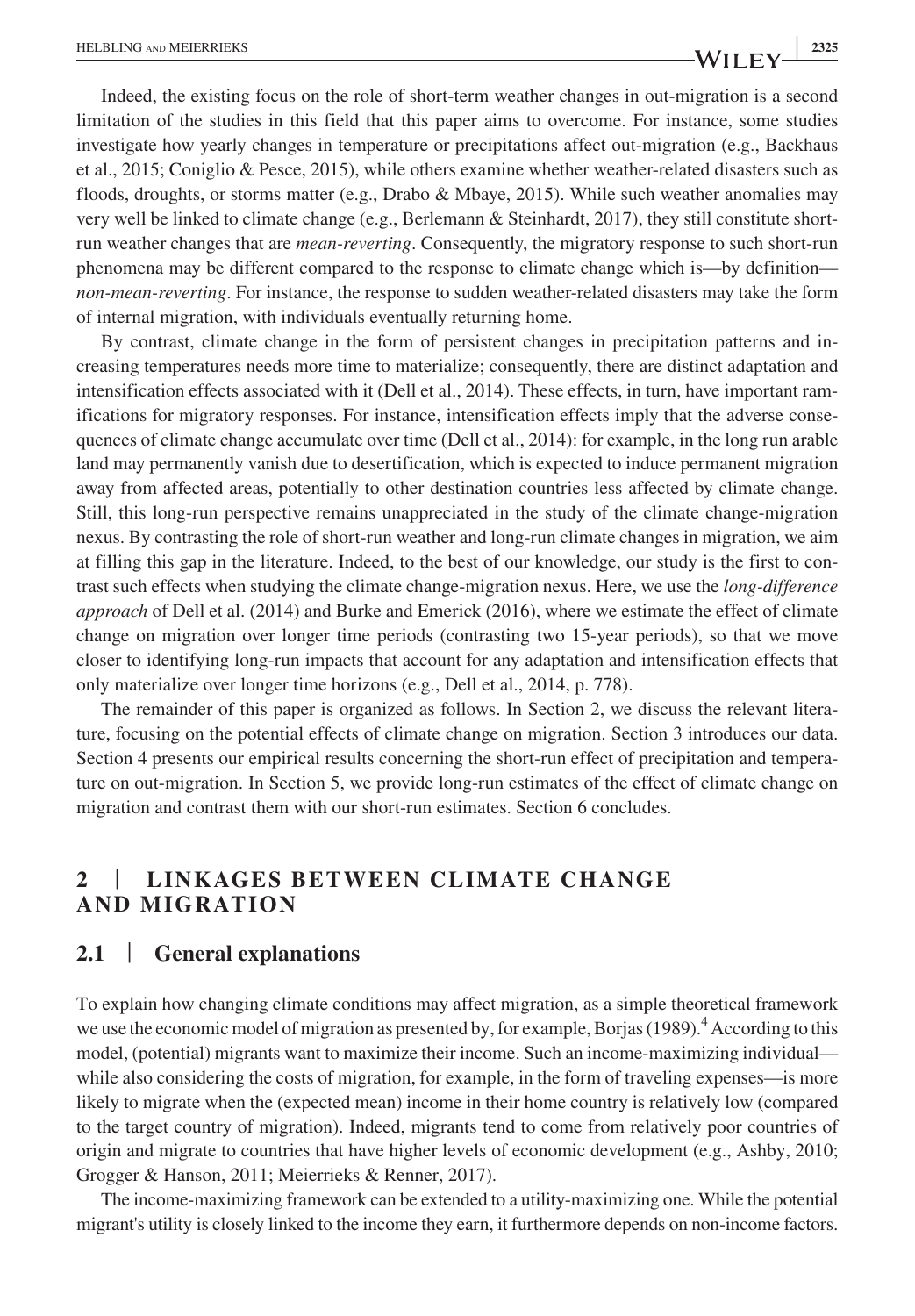For instance, there is evidence that out-migration is determined not only by differences in wages, but also by the prevalence of political violence, demographic conditions, as well as institutions that govern economic and political participation (e.g., Ashby, 2010; Cooray & Schneider, 2016; Dreher et al., 2011; Hatton & Williamson, 2003; Meierrieks & Renner, 2017). To the extent that these non-income factors reduce utility in the (potential) migrant's home country (e.g., as political violence abounds), they are consequently expected to make out-migration by a utility-maximizing individual more likely.

Considering the role of climate change in migration, in general we expect them to adversely affect conditions in the migrant's home country, leading to more out-migration. In fact, this expectation is consistent with the *mainstream view* of migration as an adaptive strategy to climate change: As "global warming continues with tremendous changes in local living conditions, one might expect populations in regions with worsening conditions to consider moving to better places, provided the costs of migration are affordable" (Berlemann & Steinhardt, 207, p. 354). Consequently, relying on the framework of a utility-maximizing migrant, a number of pathways may account for this expected relationship:

- 1. Climate change is anticipated to negatively affect *agricultural production* by, among others, contributing to water stress, creating damage to plants due to extreme temperatures, and exacerbating effects from pests and plant diseases (Hertel & Lobell, 2014). Indeed, many empirical studies come to the conclusion that climate change reduces agricultural output (for an overview, see Carter et al., 2018). Thus, we can expect climate change to reduce employment and wages in the agricultural sector, consequently increasing incentives for out-migration. Indeed, Backhaus et al. (2015) and Cai et al. (2016) find that migration responds especially strong to climate variability in countries that are agriculture-dependent.
- 2. Climate change may also negatively affect *health*, for example, due to adverse health effects from extreme weather events (cold waves, heat waves, floods, etc.), malnutrition (e.g., due to the effect of climate change on agriculture), and the increased spread of diseases (malaria, dengue fever, etc.) transmitted by vectors and rodents sensitive to climate change (e.g., Meierrieks, 2021; for an overview, see Haines et al., 2006). For a utility-maximizing migrant, this is expected to generate additional incentives (due to an increased health and life expectancy differential between origin and destination countries) for migration.
- 3. Through their adverse effects on agriculture and human health, climate change may also reduce *overall economic activity*. For instance, it may adversely affect the labor productivity of workers due to stronger extreme weather events (e.g., heat waves) (Dell et al., 2012). Indeed, Dell et al. (2012) show that climate change is associated with reduced economic growth. Again, for a utility-maximizing individual reduced economic activity at home reduces (expected) utility (e.g., due to a higher likelihood of unemployment), thus making it more attractive to migrate.
- 4. By inducing adverse economic shocks, climate change may also have *politico-institutional repercussions*. For instance, climate change may also contribute to *political violence*. Miguel et al. (2004) show that weather shocks in sub-Saharan Africa reduce economic growth, which leads to an increase in the likelihood of civil conflict.<sup>5</sup> The prevalence of political violence in turn has obvious negative effects on individual utility, so that it ought to facilitate out-migration (e.g., Dreher et al., 2011).

#### **2.2** | **Low- and high-skilled migration**

Skill levels play an important role in understanding migration motivations (e.g., Docquier  $\&$ Rapoport, 2012; Grogger & Hanson, 2011). For instance, high-skilled individuals can expect to earn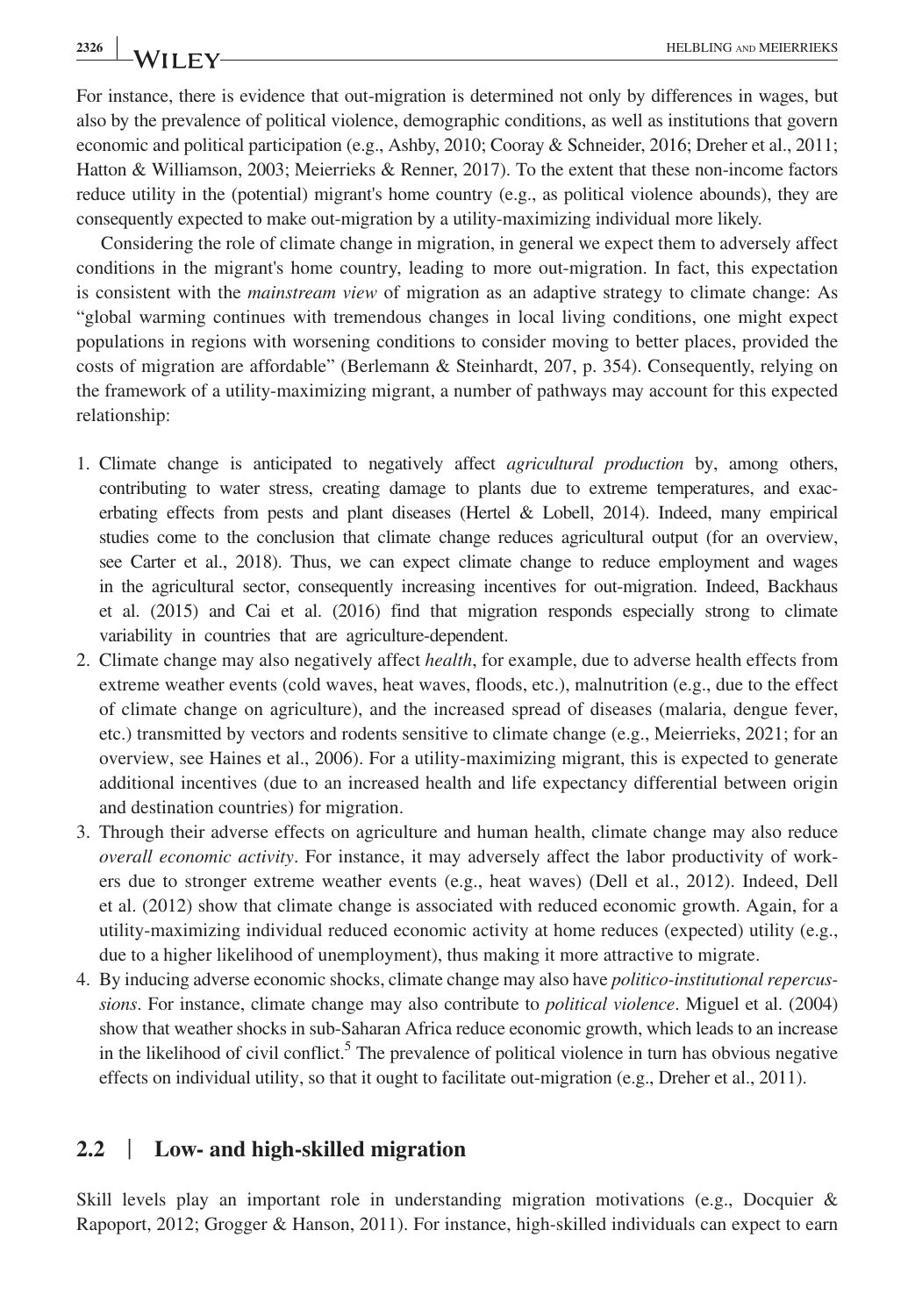higher incomes after migrating than their low-skilled counterparts, making them more responsive to (changes in) wages in sending countries (Bauer & Zimmermann, 1998). Indeed, Grogger and Hanson (2011) find that income differentials are more important determinants for high-skilled than for lowskilled individuals.

Accordingly, differences in education may induce different migratory responses to climate change. In other words, the adverse economic, health, and political consequences might be felt differently by individuals depending on their skill levels, consequently differently affecting their calculus of utilitymaximization and thus migration decision. Here, it is a priori unclear whether climate change more strongly matters to the calculus of low- or high-skilled migrants. On one hand, the adverse economic effects of climate change ought to be felt especially by the low-skilled and therefore affect their migration decisions (Thiede et al., 2016). Most importantly, the low-skilled are more likely to be employed in agriculture, so that they ought to respond more strongly (by migrating) to negative effects on agricultural activity because of climate change.

On the other hand, however, climate change may also exacerbate liquidity constraints, discouraging low-skilled migration more strongly than high-skilled migration. This is because wages of the low-skilled are already lower due to their lower productivity (Mincer, 1958), making the low-skilled especially vulnerable to further negative economic shocks (affecting wages and employment in both rural and urban sectors), potentially quickly ending their migration plans. By contrast, the high-skilled are better paid and may therefore be able to withstand economic shocks without changing migration plans (e.g., Bazzi, 2017; Drabo & Mbaye, 2015).

#### **2.3** | **Short- and long-term changes**

Climate change is a long-run phenomenon and, potentially, short-run weather shocks and long-run climate change have different effects on out-migration. According to Dell et al. (2014), this is because many effects due to persistent increases in temperatures and changes in precipitation patterns may need longer time horizons to materialize. They may consequentially not be very influential in shorterrun settings that primarily consider, for example, how weather-related natural disasters or deviations from mean temperatures and precipitation patterns affect migration. In detail, Dell et al. (2014) mention the influence of adaptation and intensification effects.

With respect to *adaptation effects*, the idea is that economic agents do not instantaneously adapt to changing climate conditions. Rather, we would expect adaptive behavior by economic agents to occur when temperature increases or precipitation changes are *persistent*. For instance, under persistence it may be cost-efficient for economic agents to adapt by fully taking advantage of existing technologies to counter adverse effects, for example, by switching to advanced farming machinery to reduce losses in agricultural production. By contrast, incentives for costly adaptation would be much smaller if conditions revert back to a stable long-run mean after a short-run weather shock (e.g., a particularly hot year). Similarly, government policies (e.g., with respect to providing additional health services to counter detrimental climate effects) may only adapt to changing climate conditions after some time and when such changes are not mean-reverting. When adaptation effects matter, the effect of *short-run weather shocks* on out-migration may overestimate the *long-run effect of climate change* on migration by not allowing for economic agents to (fully) adapt to changing climate conditions.

Considering *intensification effects*, the idea is that the full adverse effects of weather shocks do not materialize instantaneously. For instance, due to persistent climate change individual effects are likely to accumulate, so that in the long run arable land may permanently vanish due to desertification, salinization, or rising sea levels. Similarly, persistent climate change may allow pathogen vectors to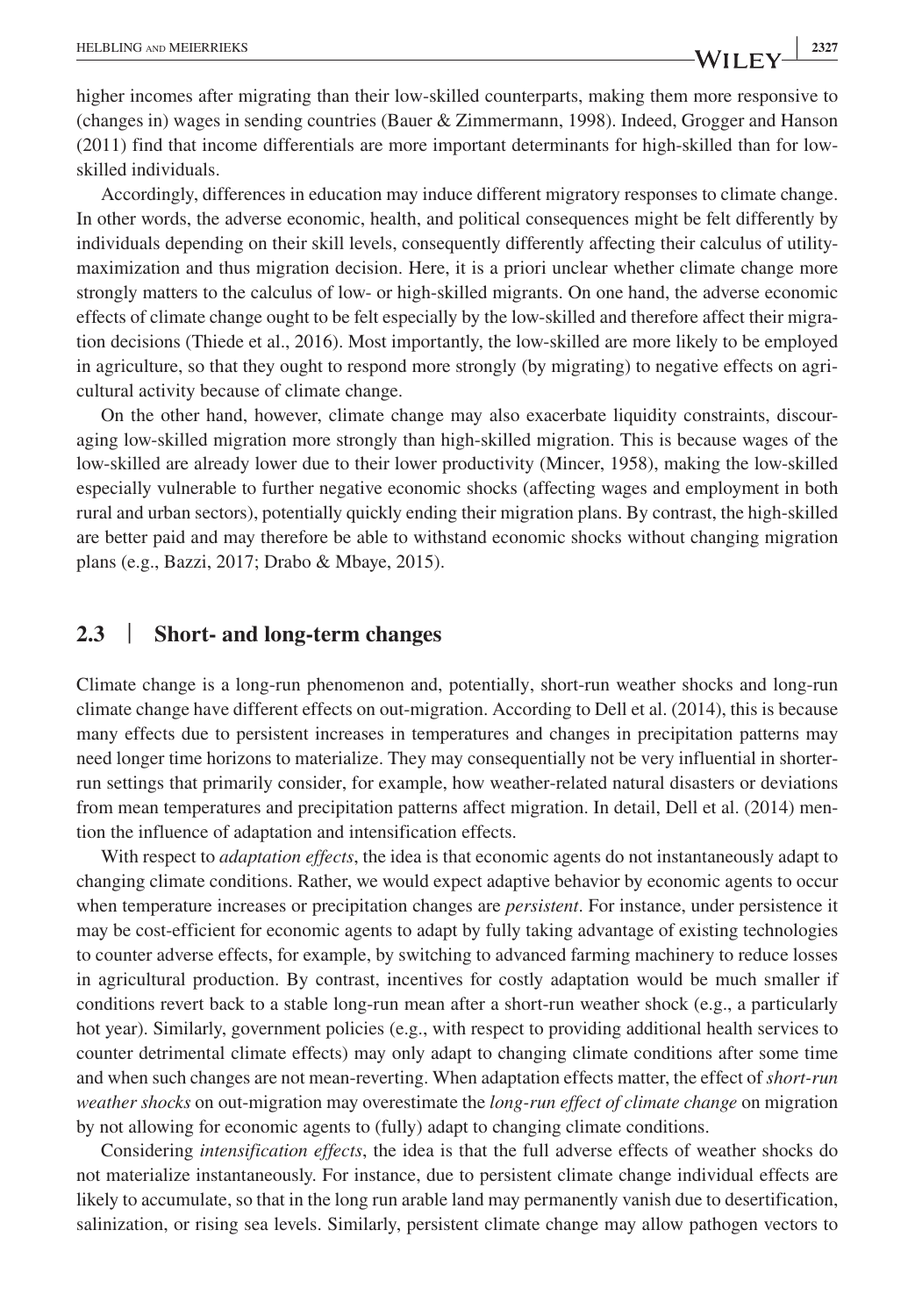become native in new habitats, meaning that diseases become endemic and national health suffers. Thus, the existence of intensification effects would increase the effect of climate change on outmigration compared to short-run effects by, for example, magnifying economic losses in agriculture (depressing agricultural wages and employment) that would have already incentivized out-migration. Consequently, in the presence of intensification effects, we would underestimate the long-run effect of climate change on migration when only considering shorter-run impacts.

#### **2.4** | **Initial levels of economic development and temperature**

To further understand possible adaptation or intensification effects, we may also need to account for contextual conditions. These conditions are more important when we investigate long-term developments because a country's vulnerability might bear bigger consequences in the long run. At the same time, the possibilities to adapt also increase. In this contribution, we focus on the roles of *economic development* and *initial climate conditions* as moderators, following earlier research that examines similar moderating variables (e.g., Beine & Parsons, 2017; Cattaneo & Peri, 2016; Maurel & Tuccio, 2016).

Concerning the role of economic development, we expect richer countries to be less vulnerable to the ill effects of climate change, while also being able to adapt more easily to them. Consequently, richer countries ought to see less out-migration due to climate change than their poorer counterparts (Cattaneo & Peri, 2016). For instance, richer countries tend to be less reliant on agriculture, so that any detrimental effects from climate change on agricultural production are less likely to be felt (Beine & Parsons, 2017; Maurel & Tuccio, 2016). Similarly, richer countries tend to be more economically diversified (so that economic shocks in specific economic sectors due to climate change ought to be less influential) and have better access to technology to counter the ill effects of weather shocks and climate change on human health as well as agricultural and industrial productivity (via the use of irrigation, fertilizers, air conditioning, etc.).

Furthermore, concerning the role of initial climate conditions, we anticipate countries with more moderate initial temperatures to be less vulnerable to climate change, meaning that they ought to see less out-migration as a consequence of them. For instance, there is evidence that economic production and human health are nonlinearly related to increasing temperatures, with very high temperatures being especially detrimental to economic productivity and human health (e.g., in the form of heat strokes) (e.g., Burke & Emerick, 2016). Consequently, we expect a utility-maximizing potential migrant to respond more strongly to climate change in those parts of the world that are already hot to begin with.

#### **2.5** | **Hypotheses**

We began our discussion of potential linkages between climate change and migration by arguing that climatic shocks affect the calculus of a utility-maximizing migrant. In line with the mainstream view of migration as a response to climate change, we expect these shocks to unfavorably affect countryspecific conditions in sending countries (reducing agricultural activity and economic growth, increasing political instability, etc.), making out-migration a more attractive option:

#### *Hypothesis 1*: Climate change leads to more migration

We then argued that the effect of climate change on migration may also be conditional upon the education profile of prospective migrants. On one hand, such shocks are expected to incentivize low-skilled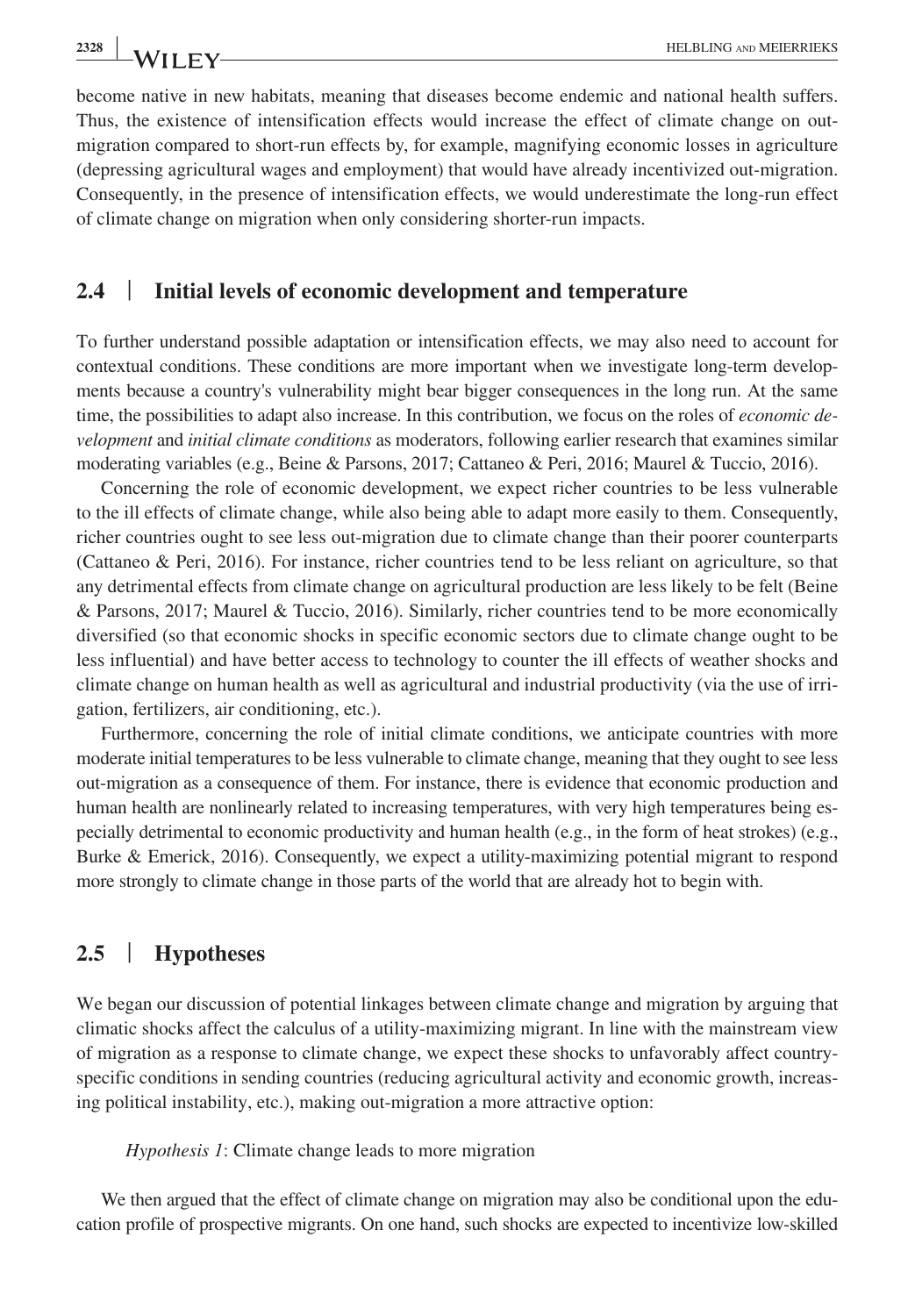migration more strongly than high-skilled migration. On the other hand, they are also anticipated to more severely exacerbate the liquidity constraints of low-skilled migrants, discouraging low-skilled migration more strongly than high-skilled migration. Whether the former *incentive effect* or the latter *liquidity constraint effect* dominates is an empirical question that leads to the following hypothesis:

*Hypothesis 2*: Climate change differently affects low- and high-skilled migration

We also discussed potential differences of short-run weather and long-run climate changes due to the countervailing impact of adaptation and intensification effects. Whether the former or latter effects dominate is, again, an empirical question we shall answer below along the following two hypotheses:

*Hypothesis 3a*: The effect of short-run weather changes on migration is stronger than the long-run effect of climate change (dominance of adaptation effects)

*Hypothesis 3b*: The effect of short-run weather changes on migration is weaker than the long-run effect of climate change (dominance of intensification effects)

Finally, we discussed the roles of economic development and initial climate conditions. Here, we anticipate richer or colder countries to be less vulnerable and more adaptable to the adverse effects of weather and climate changes, therefore experiencing less out-migration. This leads to our final hypotheses:

*Hypothesis 4*: Short-run weather and long-run climate changes lead to more migration especially in less developed and hotter countries

## **2.6** | **Climate change and barriers to migration**

Our arguments that climate change ought to induce additional out-migration are consistent with the literature that considers migration as an adaptive strategy to climate change (e.g., Berlemann & Steinhardt, 2017; IPCC, 2014). Still, it is possible that climate change does not lead to more international migration, primarily as it erects additional barriers to migration. First, and according to the liquidity constraints argument mentioned earlier, climate change may induce economic downturns and thus reduce the resources available to finance out-migration, which could, in turn, adversely affect international migration. Second, health problems and the dangers of political instability may make it more difficult for potential migrants to travel.<sup>6</sup>

Finally, it is also possible that climate change does not only erect barriers to migration but also induces favorable political change. For instance, for a sample of sub-Saharan African countries, Brückner and Ciccone (2011) find that negative rainfall shocks are followed by improvements in political institutions (i.e., by a move toward more democracy). They argue that democratic concessions become more likely during climate-induced economic downturns as the opportunity costs of protest are relatively low (because economic participation is constrained). If climate change induces democratic change, this may make out-migration less attractive because factors that accompany democratic reform (e.g., political participation and free speech) are expected to increase utility at home. Indeed, Ashby (2010) provides evidence that more political freedom in the migrants' source country makes migration less likely.

In sum, there are reasons to expect that climate change might—contrary to the mainstream view lead to less international migration when economic downturns, poor health, political instability, and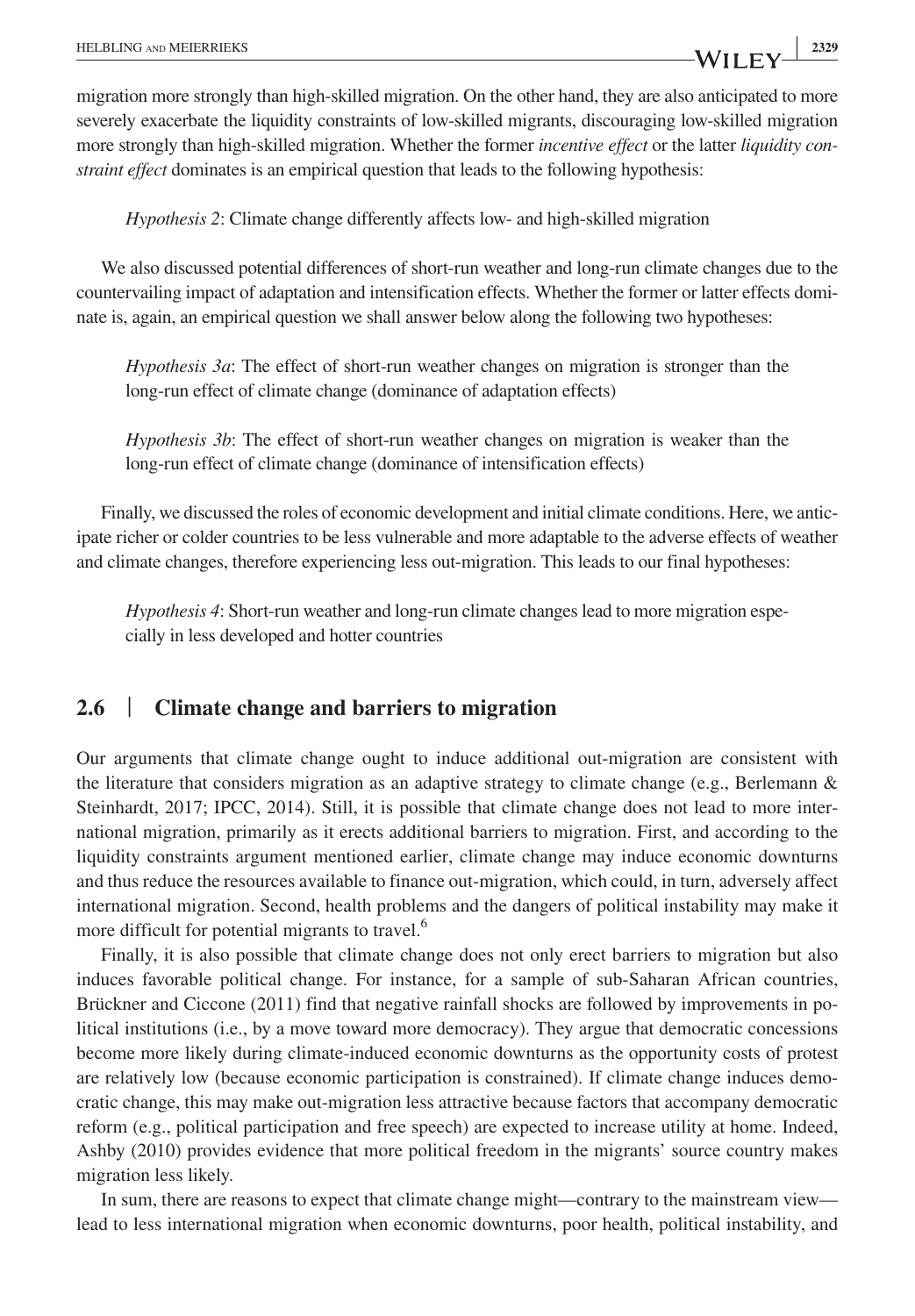political improvements due to climate change make it sufficiently more difficult or less attractive to leave one's country. At a minimum, it is possible that such effects could (1) reduce the overall augmenting effect of climate change on international migration or (2) counteract this augmenting impact, contributing to a *null-finding* when we study the effect of climate change on migration.

### **3** | **DATA**

To test our hypotheses, we use data on climate and migration (by different education levels) for a sample of 121 countries; a country list is provided in Table A1 in the Appendix. The choice of the sample is due to the fact that the migration data set we employ considers out-migration to 20 OECD destination countries.<sup>7</sup> We therefore drop these 20 countries from the analyses. We also exclude countries for which data are not available either because they are too small or because they are not independent for the whole observation period. As the migration data are available for the 1980–2010 period, our analyses consider this observation period. Furthermore, as the migration data are only available for 5-year intervals, all remaining variables are averaged over each interval accordingly. The summary statistics are presented in Table 1.

#### **3.1** | **Migration data**

The migration variables are drawn from the *IAB Brain Drain Dataset* published by the *German Institute for Employment Research* and described in more detail in Brücker et al. (2013). This data set provides data on international migration by country of origin and level of education to 20 OECD destination countries. To examine whether the effect of climate change differs with the level of education of migrants, we use three different migration indicators. In detail, we extract (1) the *low-skilled migration rate*, where "migration rate" refers to the proportion of migrants from a source country over the pre-migration population (i.e., residents and migrants) with the same skill level and "lowskilled" refers to lower secondary or primary education or no schooling at all.<sup>8</sup> We also extract (2) the *high-skilled migration rate* (higher than high-school leaving certificate or equivalent) and (3) the *total migration rate* (combines all skill levels, including medium-skilled migration).

Figure 1 provides a graphical representation of the patterns of low- and high-skilled migration over our observation periods. First, there is a clear trend toward higher migration rates regardless of the level of education. For instance, low-skilled migration rates roughly double between 1978–1982 and 2008–2012. Second, high-skilled migration rates are always much higher than low-skilled migration,

| <b>Variable</b>                     | $N^*T$ | Mean   | Std. dev. | Min.     | Max.   |
|-------------------------------------|--------|--------|-----------|----------|--------|
| Total migration rate                | 847    | 0.046  | 0.078     | 0.001    | 0.488  |
| Low-skilled migration rate          | 847    | 0.034  | 0.067     | 0.001    | 0.427  |
| High-skilled migration rate         | 847    | 0.193  | 0.205     | 0.001    | 0.996  |
| Temperature (population-weighted)   | 847    | 21.979 | 5.712     | $-1.732$ | 29.348 |
| Precipitation (population-weighted) | 847    | 12.46  | 7.815     | 0.355    | 35.29  |
| Temperature (non-weighted)          | 847    | 22.055 | 6.086     | $-0.96$  | 29.10  |
| Precipitation (non-weighted)        | 847    | 12.253 | 8.337     | 0.314    | 33.607 |

| TABLE 1 | Summary statistics |  |
|---------|--------------------|--|
|---------|--------------------|--|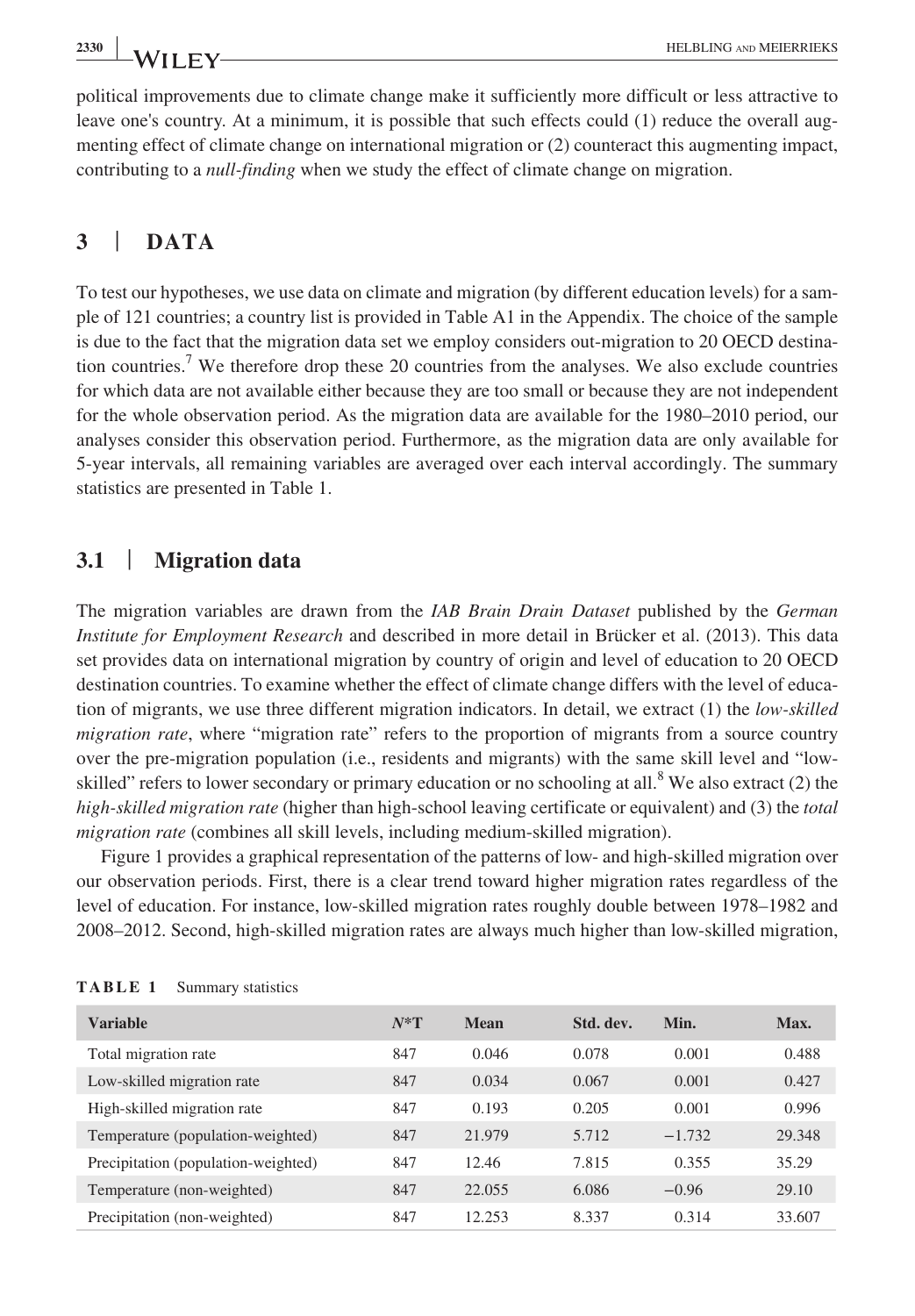

**FIGURE 1** Mean migration rates in sample, 1978–2012. 1980 refers to average over 1978–1982; 1985 refers to average over 1983–1987; etc

consistent with the notion of positive selection of high-skilled labor (Grogger & Hanson, 2011). For instance, in 2008–2012 the high-skilled migration rate was approximately five times larger than the low-skilled migration rate.

#### **3.2** | **Climate data**

The data on the climate variables are drawn from the *Climate Research Unit of the University of East Anglia*. 9 This research unit provides climate data collected from various weather stations. We spatially aggregate these data to correspond to the country-level; this aggregation is necessary because the weather data themselves are interpolated to a 0.5\*0.5 degree grid resolution.

As a first set of climate indicators, we use *population-weighted* temperature (in °C) and precipitation (in 100 mm) data per country and 5-year period, so that climate conditions in more populated areas are more influential for the country-period-level data-point. As a robustness check, we also use *average* temperature and precipitation data. That is, we simply average all weather station data for a specific country of interest and time period.

As shown in Figure 2, average temperatures increased by approximately 0.8℃ during our period of observation, consistent with the notion of global warming (e.g., IPCC, 2014). Changes in precipitation patterns are less clear-cut. While there is some variation in average precipitation levels for our observation period, there is no clear long-run trend. Again, this is consistent with the IPCC (2014), which also stresses that climate change leads to a redistribution (rather than outright loss or gain) in total precipitation, with some countries seeing decreases and others increases in precipitation levels.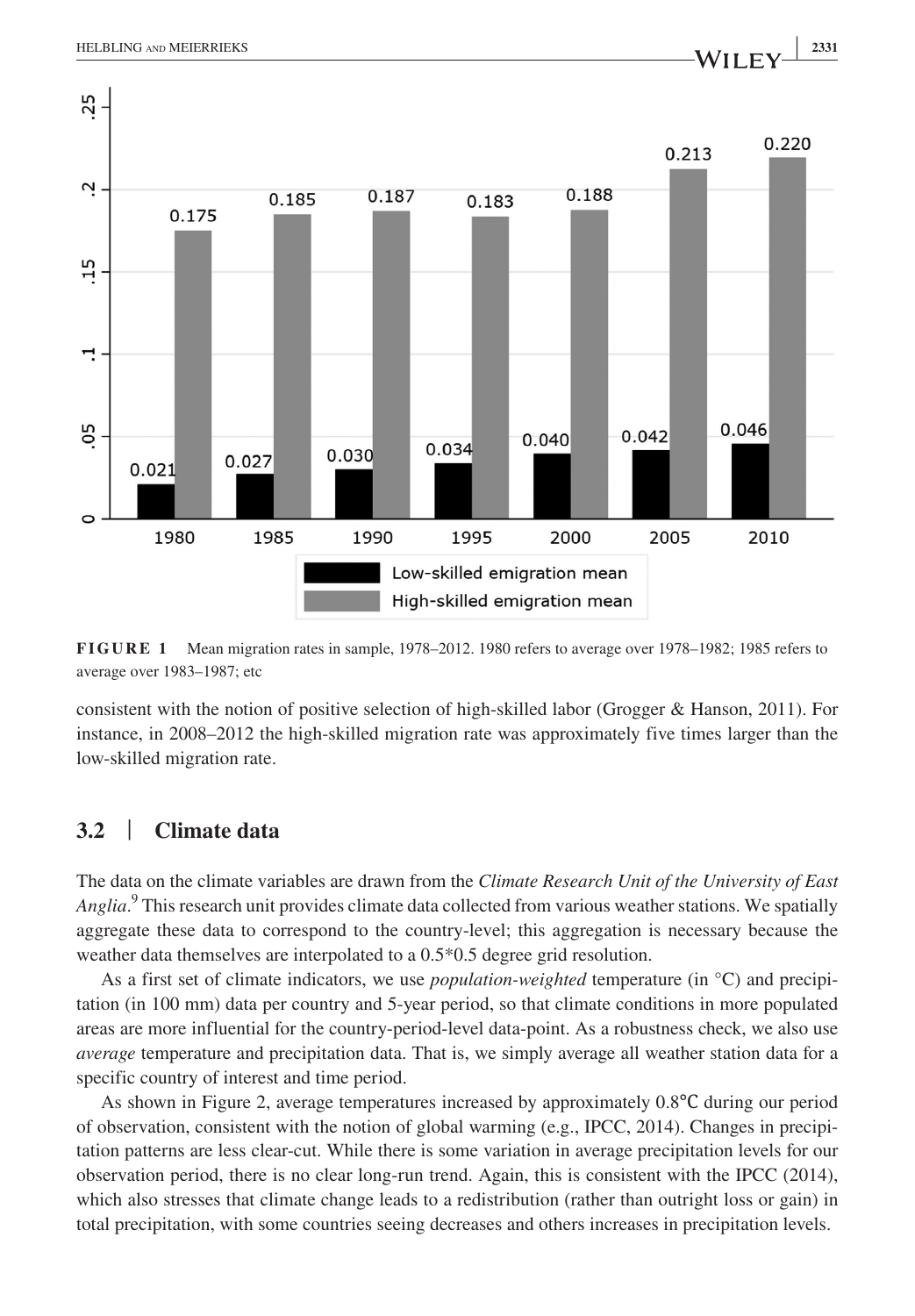

**FIGURE 2** Mean temperature and precipitation in sample, 1978–2012. 1980 refers to average over 1978–1982; 1985 refers to average over 1983–1987; etc

## **4** | **SHORT-RUN WEATHER CHANGES AND MIGRATION**

### **4.1** | **Unconditional effects**

We first assess whether short-run weather changes have an unconditional effect on out-migration, as hypothesized in *H1*. We estimate a model of the following form:

$$
MIG_{jit} = \theta_i + \beta_1 * T_{it} + \beta_2 * P_{it} + \tau_t Reg_r + \tau_t Poor_i + \tau_t Hot_i + \varepsilon_{it}.
$$
<sup>(1)</sup>

*MIG* refers to the *j*th measure of migration from country *i* at period  $t$  ( $t = 1978-1982$ , 1983–1987, 1988–1992, etc.); it measures either the total, low-skilled, or high-skilled migration rate.<sup>10</sup> By accounting for different levels of migrant education, we can test *H2*. *T* and *P* refer to a country's populationadjusted or average temperature and precipitation during the same period, respectively. Following Auffhammer et al. (2013, p. 188), we control for both variables simultaneously "to obtain unbiased estimates of the effects of changes in precipitation and temperatures," given that both variables tend to be strongly correlated (for our sample the correlation is  $r = 0.33$ ,  $p < .01$  for the population-adjusted data and  $r = 0.28$ ,  $p < .01$  for the unadjusted data). The regression coefficients associated with the climate variables ( $\beta_1$  and  $\beta_2$ ) correspond to their short-run effects on out-migration. This is because the associated estimates are always conditioned on country-fixed effects (*θ*) and thus refer to deviations of temperature and precipitation from (long-run) country-specific temperature and precipitation means captured by the fixed effects.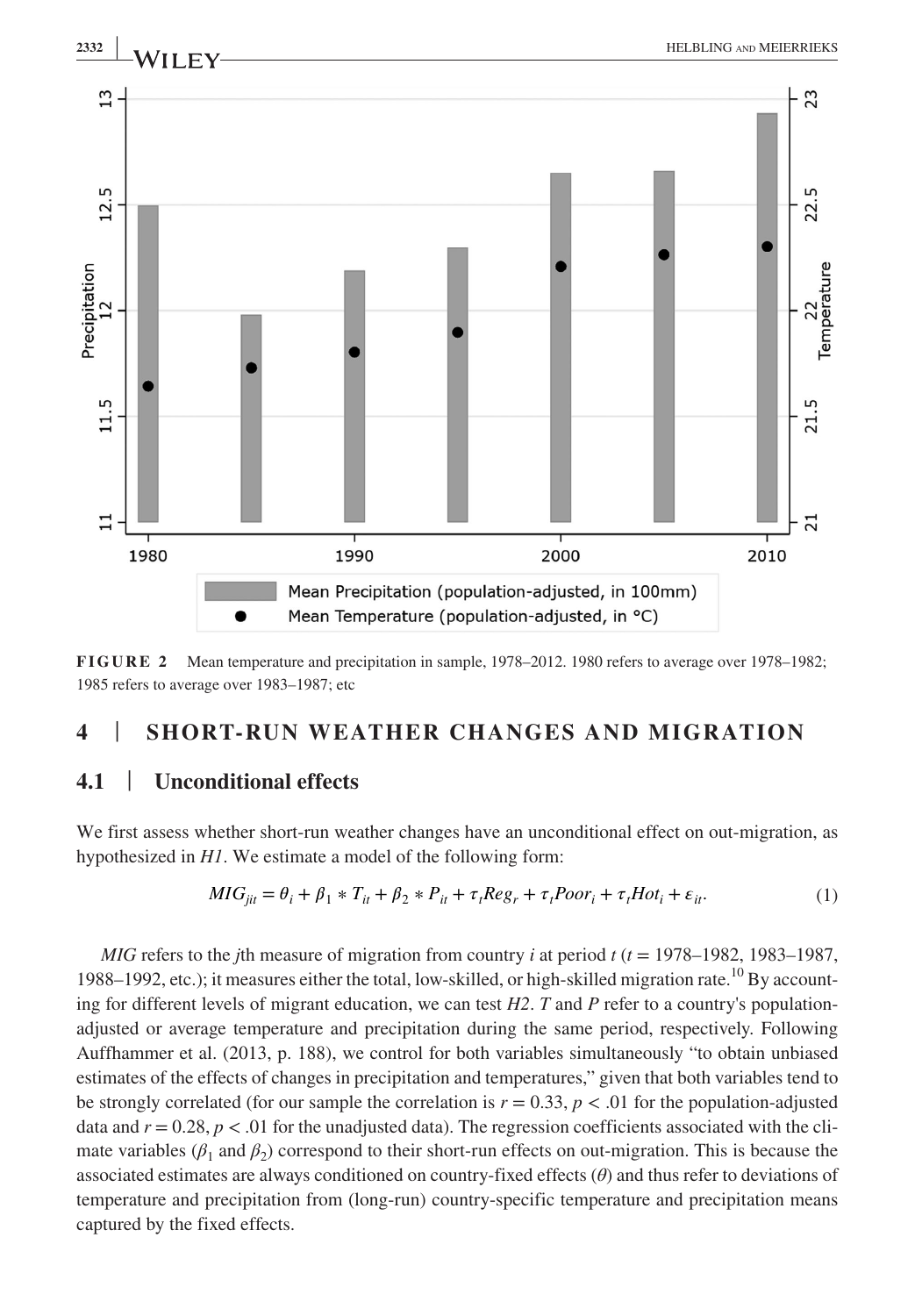Besides a well-behaved error term  $(\varepsilon)$ , the model also includes period dummies  $(\tau)$  to account for period-specific effects. These period dummies are interacted with region dummies (*Reg*) to control for regional trending.<sup>11</sup> Finally, the period dummies are also interacted with dummy variables that are equal to unity when a country is "poor" (*Poor*) or when a country is "hot" (*Hot*), respectively; this allows us to account for differences in time variation between "poor" and "non-poor" as well as "hot" and "non-hot" countries. Here, using data from the *World Development Indicators* (World Bank, 2017), countries are categorized as "poor" when their life expectancy at birth is below the median in 1975 (this median is approximately 58.4 years).<sup>12</sup> They are categorized as "hot" when their (population-adjusted) temperature in 1975 is above the global median (this median is approximately  $23.5$ °C).

As advised by Berlemann and Steinhardt (2017), Equation 1 refers to a deliberately parsimonious specification designed to capture the *total effect* of the climate variables on migration. That is, we do not include covariates that may constitute potential pathways from climate change to migration (agricultural variables, indicators of political institutions and instability, etc.). For all models, we compute robust standard errors clustered at the country-level.

Our empirical results are presented in Table 2. In short, these results provide little evidence that short-run weather changes (i.e., deviations in temperature and precipitation from country-means) share a clear-cut association with immigration. First, temperature changes do not affect out-migration by any skill level. Second, positive precipitation changes tend to lead to more total emigration. On closer inspection, this result is driven by low-skilled migration, whereas we cannot draw meaningful conclusions concerning the influence of precipitation on high-skilled migration. Our results imply that a one-unit increase in precipitation (i.e., an increase in population-adjusted precipitation by 100 mm) is associated with an increase in the total and low-skilled migration rate by 0.003 points; estimated effect

|                                        | (1)                      | (2)             | (3)              | (4)          | (5)             | (6)              |  |
|----------------------------------------|--------------------------|-----------------|------------------|--------------|-----------------|------------------|--|
|                                        | <b>Type of migration</b> |                 |                  |              |                 |                  |  |
|                                        | <b>Total</b>             | Low-<br>skilled | High-<br>skilled | <b>Total</b> | Low-<br>skilled | High-<br>skilled |  |
| Temperature                            | $-0.006$                 | $-0.004$        | $-0.018$         | $-0.004$     | $-0.003$        | $-0.017$         |  |
|                                        | (0.005)                  | (0.005)         | (0.019)          | (0.004)      | (0.005)         | (0.019)          |  |
| Precipitation                          | 0.003                    | 0.003           | $-0.003$         | 0.002        | 0.002           | $-0.004$         |  |
|                                        | $(0.001)$ ***            | $(0.001)$ ***   | (0.003)          | $(0.001)$ ** | $(0.001)$ **    | (0.003)          |  |
| Climate data                           | POP                      | POP             | POP              | <b>MEAN</b>  | <b>MEAN</b>     | <b>MEAN</b>      |  |
| Country-fixed effects                  | <b>Yes</b>               | Yes             | Yes              | <b>Yes</b>   | Yes             | Yes              |  |
| Period $\times$ regional fixed effects | Yes                      | Yes             | Yes              | Yes          | Yes             | Yes              |  |
| Period $\times$ poor fixed effects     | Yes                      | Yes             | Yes              | Yes          | Yes             | Yes              |  |
| Period $\times$ hot fixed effects      | Yes                      | Yes             | Yes              | Yes          | Yes             | Yes              |  |
| Within- $R^2$                          | 0.503                    | 0.363           | 0.278            | 0.499        | 0.360           | 0.279            |  |
| No. of observations                    | 847                      | 847             | 847              | 847          | 847             | 847              |  |
| No. of countries                       | 121                      | 121             | 121              | 121          | 121             | 121              |  |

**TABLE 2** Short-run weather changes and migration (panel estimates)

*Notes: POP* = climate data weighted by population size. MEAN = climate data not weighted (mean over all climate station data per country). Cluster-robust standard errors in parentheses.

 $**p < .5$ ; \*\*\**p* < .01.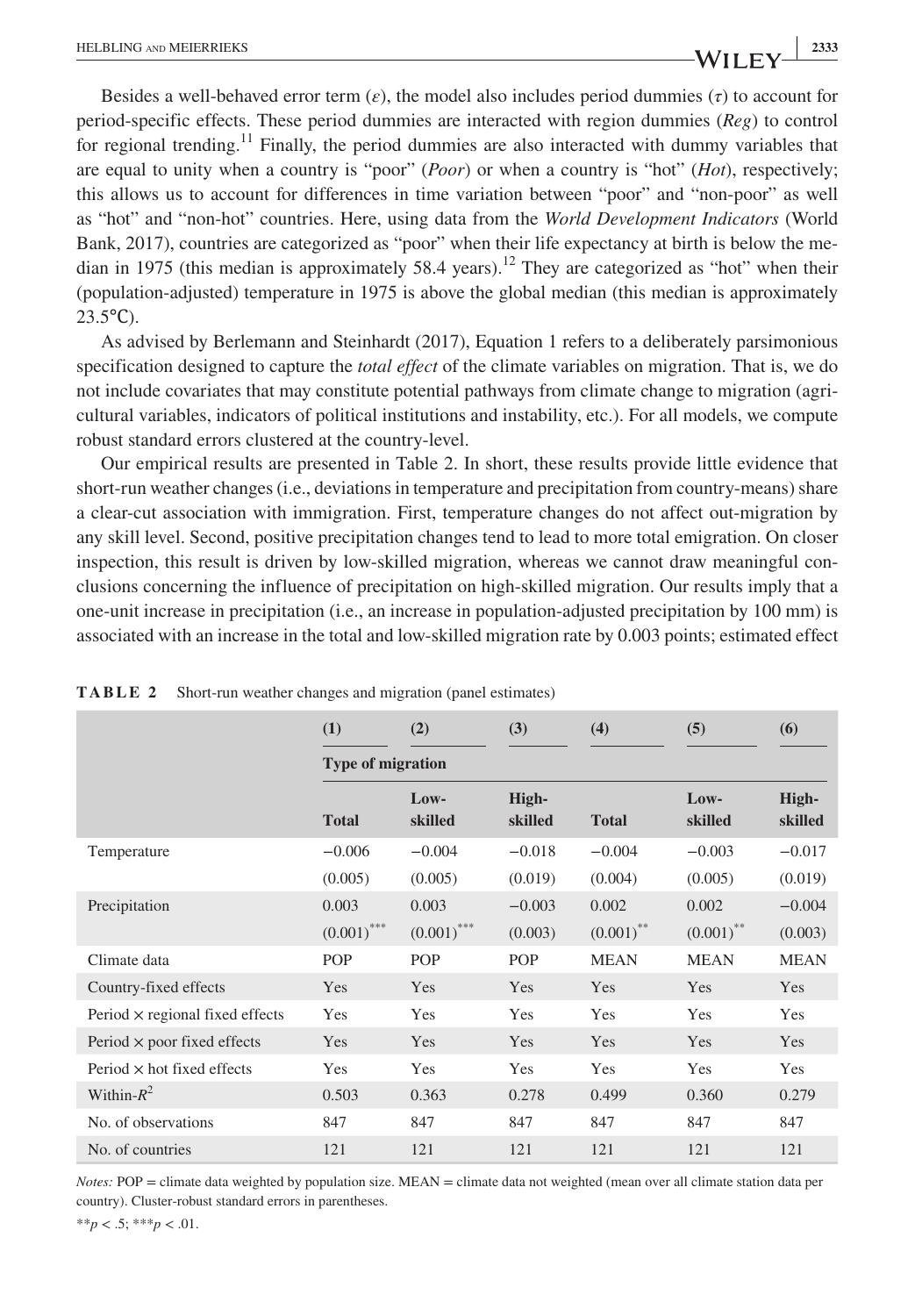sizes are smaller when we do not adjust the climate data for the population distribution. At the sample mean, an increase in population-adjusted precipitation by 100 mm would thus increase the total migration rate (low-skilled migration rate) by approximately 6.5% (8.8%). The finding that increases in precipitation lead to more migration may be due to two factors. First, more precipitation may indicate stronger extreme weather-related events (e.g., floods) that encourage migration. Second, increases in precipitation could also result in increased agricultural productivity and wages, consequently easing liquidity constraints and facilitating out-migration (e.g., Cattaneo & Peri, 2016).

In sum, our first hypothesis (*H1*) postulating an unconditional and positive effect of short-run weather changes on migration receives no unambiguous support from the data: changing precipitation but not temperature patterns matter to out-migration. In particular, changes in precipitation only affect low- but not high-skilled migration, while temperature changes do not affect the two types of migration. Thus, *H2* is also only partially supported by the data.

#### **4.2** | **Conditional effects**

Potentially, poorer or hotter countries may see more out-migration in response to weather shocks due to their lower adaptability and higher vulnerability (*H4*). To test these propositions, we follow Dell et al. (2012) and Cattaneo and Peri (2016) and estimate a series of equations of the following form:

$$
MIG_{jii} = \theta_i + \beta_1 * T_{it} + \beta_2 * P_{it} + \beta_3 * (T_{it} * Poor_i) + \beta_4 * (P_{it} * Poor_i)
$$
  
+
$$
\beta_5 * (T_{it} * Hot_i) + \beta_6 * (P_{it} * Hot_i) + \tau_t Reg_r + \tau_t Poor_i + \tau_t Hot_i + \epsilon_{it}.
$$
 (2)

Equation 2 amends Equation 1 by four terms that interact temperature and precipitation with the indicator variables *Poor* and *Hot*, respectively. To examine the presence of conditional effects, we can assess the effect of temperature (and precipitation) on out-migration in "poor" and "non-poor" countries by evaluating  $\beta_1 + \beta_3$  and  $\beta_1$  (and  $\beta_2 + \beta_4$  and  $\beta_2$  for precipitation), respectively. Correspondingly, we can investigate the effect of temperature (and precipitation) on out-migration in "hot" and "nonhot" by considering  $\beta_1 + \beta_5$  and  $\beta_1$  (and  $\beta_2 + \beta_6$  and  $\beta_2$  for precipitation), respectively. For all models, we again compute robust standard errors clustered at the country-level.

Our empirical results are presented in Table 3. First, we find that temperature changes (i.e., deviations from temperature country-means) are not associated with more out-migration, regardless of which type of migration we consider and whether we distinguish between poor and rich as well as hot and cold countries. Second, there is some evidence that the migration-inducing effect of positive precipitation shocks in the unconditional model (cf. Table 2) for total and low-skilled migration is driven by the effect in "hot" countries. That is, we find that a one-unit increase in precipitation (an additional 100 mm in precipitation) increases the total migration rate (the low-skilled migration rate) by 0.005 (0.006) points. At the sample mean, an increase in population-adjusted precipitation by 100 mm would thus increase the total migration rate (low-skilled migration rate) in hot countries by approximately 14.7% (17.6%). Here, a 100 mm precipitation increase is roughly equal to one-eighth of a standard deviation or equal to an increase in annual precipitation by approximately 8% at the sample mean.

In sum, these findings are not in line with *H4* when we operationalize weather shocks as temperature deviations from long-run means. Temperature shocks do not result in more emigration from relatively poor or hot countries; there is also little evidence that different educational groups might be affected to different degrees. However, focusing on precipitation deviations from long-run means, there is some evidence that low-skilled labor is especially responsive, particularly in initially hotter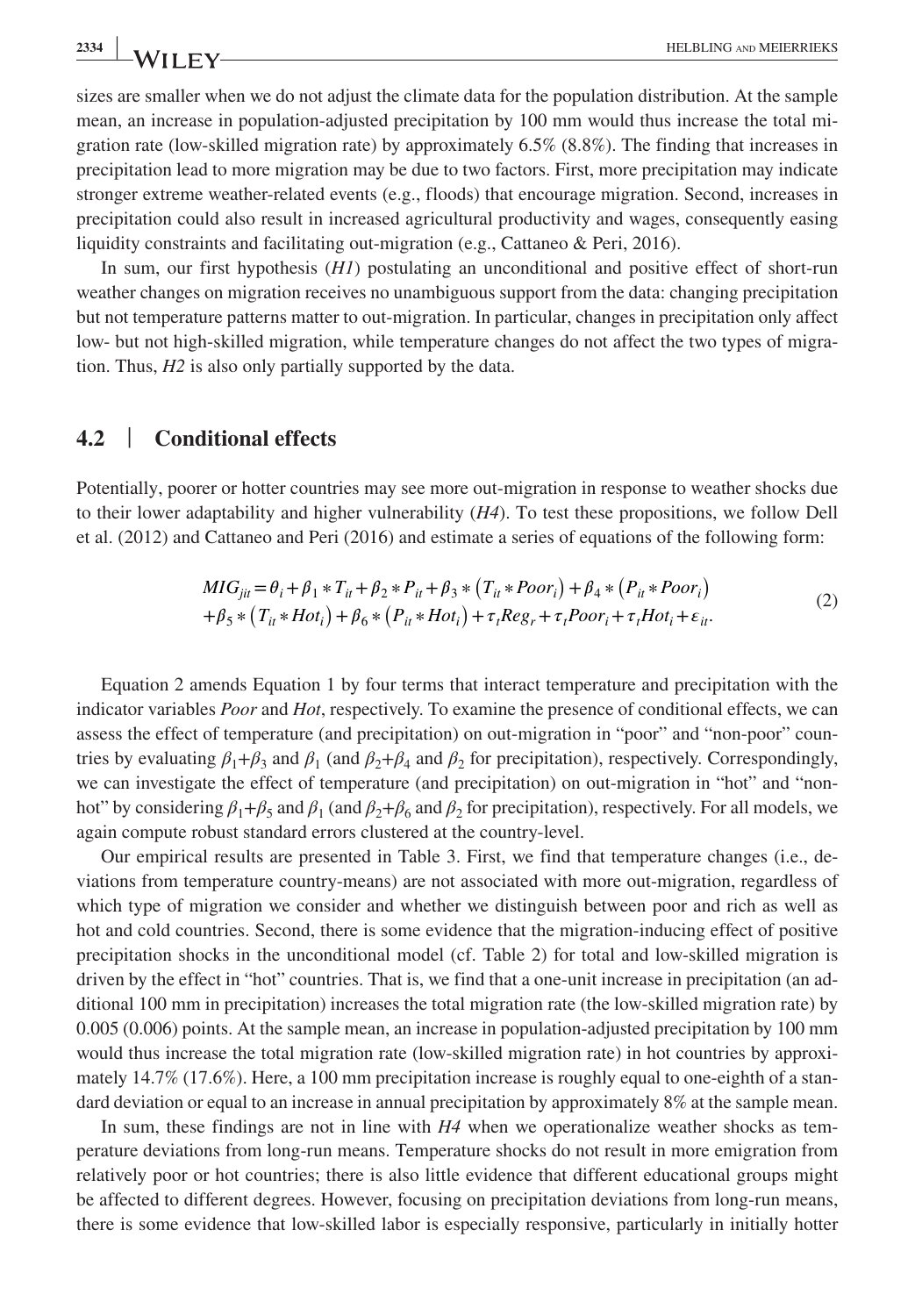**TABLE 3** Moderating roles of initial temperature and level of development (short-run weather changes)

|                                                 | (1)                      | (2)           | (3)                 |
|-------------------------------------------------|--------------------------|---------------|---------------------|
|                                                 | <b>Type of migration</b> |               |                     |
|                                                 | <b>Total</b>             | Low-skilled   | <b>High-skilled</b> |
| Temperature effect in rich and cold countries   | $-0.004$                 | $-0.006$      | $-0.001$            |
| $(\beta_1)$                                     | (0.008)                  | (0.008)       | (0.020)             |
| Temperature effect in poor countries            | 0.005                    | 0.004         | $-0.022$            |
| $(\beta_1+\beta_2)$                             | (0.007)                  | (0.006)       | (0.032)             |
| Temperature effect in hot countries             | $-0.013$                 | $-0.008$      | 0.005               |
| $(\beta_1+\beta_5)$                             | (0.010)                  | (0.010)       | (0.034)             |
| Precipitation effect in rich and cold countries | 0.003                    | 0.003         | $-0.004$            |
| $(\beta_2)$                                     | $(0.001)$ **             | $(0.001)$ **  | (0.004)             |
| Precipitation effect in poor countries          | $-0.001$                 | $-0.002$      | $-0.003$            |
| $(\beta_2+\beta_4)$                             | (0.002)                  | (0.002)       | (0.007)             |
| Precipitation effect in hot countries           | 0.005                    | 0.006         | $-0.004$            |
| $(\beta_2+\beta_6)$                             | $(0.002)$ **             | $(0.002)$ *** | (0.005)             |
| Country-fixed effects                           | Yes                      | Yes           | Yes                 |
| Period $\times$ regional fixed effects          | Yes                      | Yes           | Yes                 |
| Period $\times$ poor fixed effects              | Yes                      | Yes           | Yes                 |
| Period $\times$ hot fixed effects               | Yes                      | Yes           | Yes                 |
| Within- $R^2$                                   | 0.429                    | 0.337         | 0.179               |
| No. of observations                             | 847                      | 847           | 847                 |
| No. of countries                                | 121                      | 121           | 121                 |

*Notes:* Climate data weighted by population size. Cluster-robust standard errors in parentheses. *β*-coefficients refer to Equation 2 in main text.

\*\**p* < .5; \*\*\**p* < .01.

countries. As argued earlier, this may indicate that such precipitation shocks may ameliorate liquidity constraints by improving agricultural output, where the low-skilled are expected to be especially affected by such constraints and thus be especially responsive to them (by increasing migration) when they are eased.

### **5** | **CLIMATE CHANGE AND MIGRATION**

In the previous section, we have shown that *short-run weather changes* (operationalized as deviations of temperature and precipitation from country-specific long-run means) share no statistically meaningful association with high-skilled migration. By contrast, there is some evidence that precipitation shocks encourage low-skilled migration, while temperature shocks do not matter to it. In this section, we study how *long-run climate change* is linked to out-migration. As discussed above, due to adaptation or intensification effects, long-run estimates of the effect of changes in temperature and precipitation on migration may differ from short-run estimates (*H3a* and *H3b*).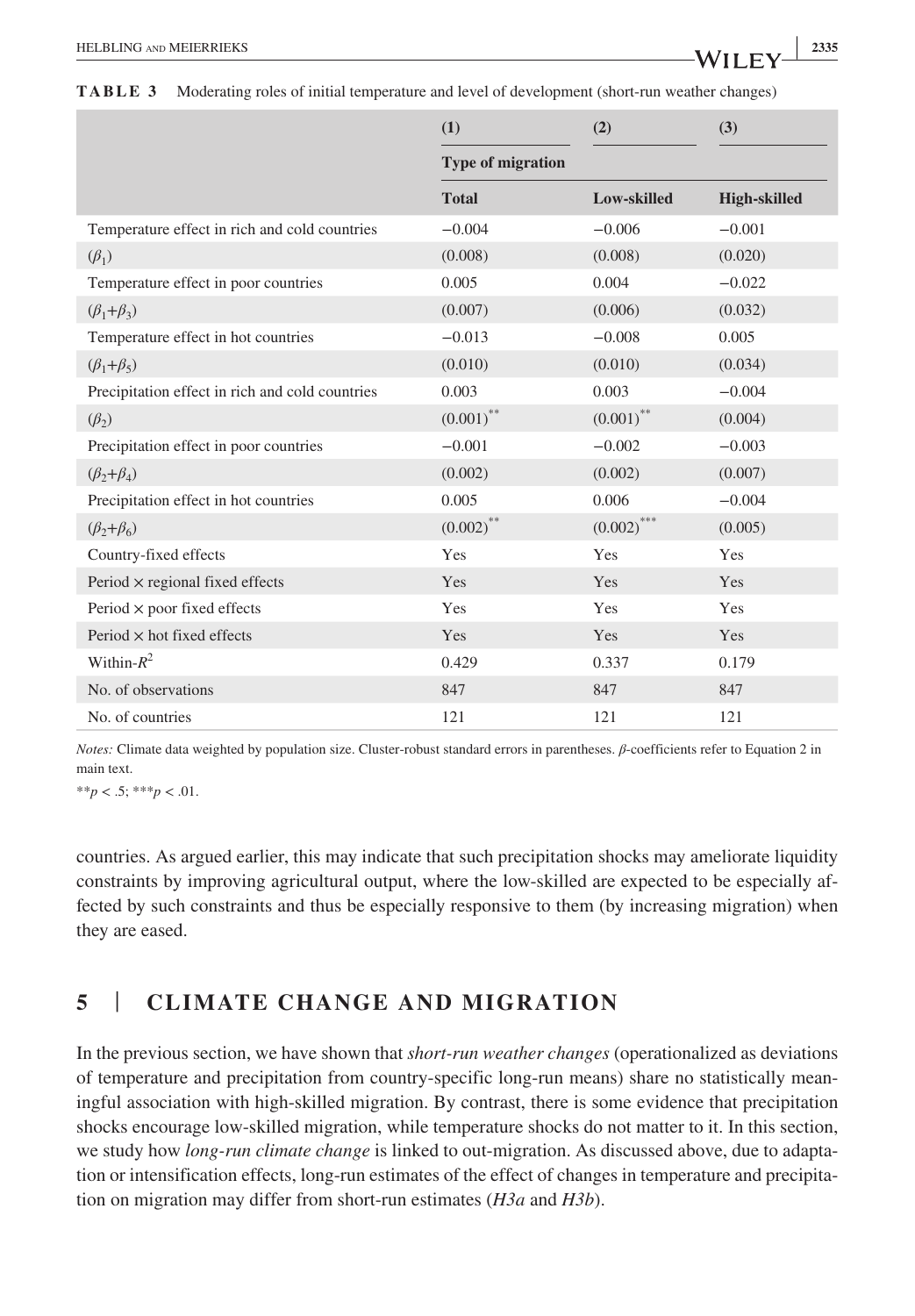

**FIGURE 3** Long-run changes in migration and temperature. Change refers to the differences between the 1982– 1997 and 1998–2012 averages

Figure 3 shows that many countries in our sample saw a persistent increase in temperature consistent with the notion of global warming—between 1980 and 2010. However, this trend toward higher temperatures is not uniform across all countries, with some countries experiencing almost no or even negative changes in mean temperature (e.g., Bolivia) and others seeing an increase of over 1℃ (e.g., Uganda and Jordan). Below, we exploit this variation in temperature changes (and precipitation changes) to explain the similarly diverse variation in out-migration over the same time period. Figure 3 plots the changes in total migration against changes in mean temperature and shows substantial variation in both variables. For the plotted cases, there seems to be no (significant) long-run relationship between the variables. Due to varying adaptation strategies across different migrant groups (low- versus high-skilled) and different levels of adaptability and vulnerability across countries (e.g., hot versus cold), different relationships may, however, emerge for other variable pairs.

#### **5.1** | **Unconditional effects**

To estimate the long-run effect of climate change on out-migration, we use the *long-difference approach* outlined in Dell et al. (2012), Dell et al. (2014) and Burke and Emerick (2016). We first test for an unconditional effect of climate change on migration, consistent with *H1*. In detail, we compare country-specific circumstances in migration and climate change between a "late" period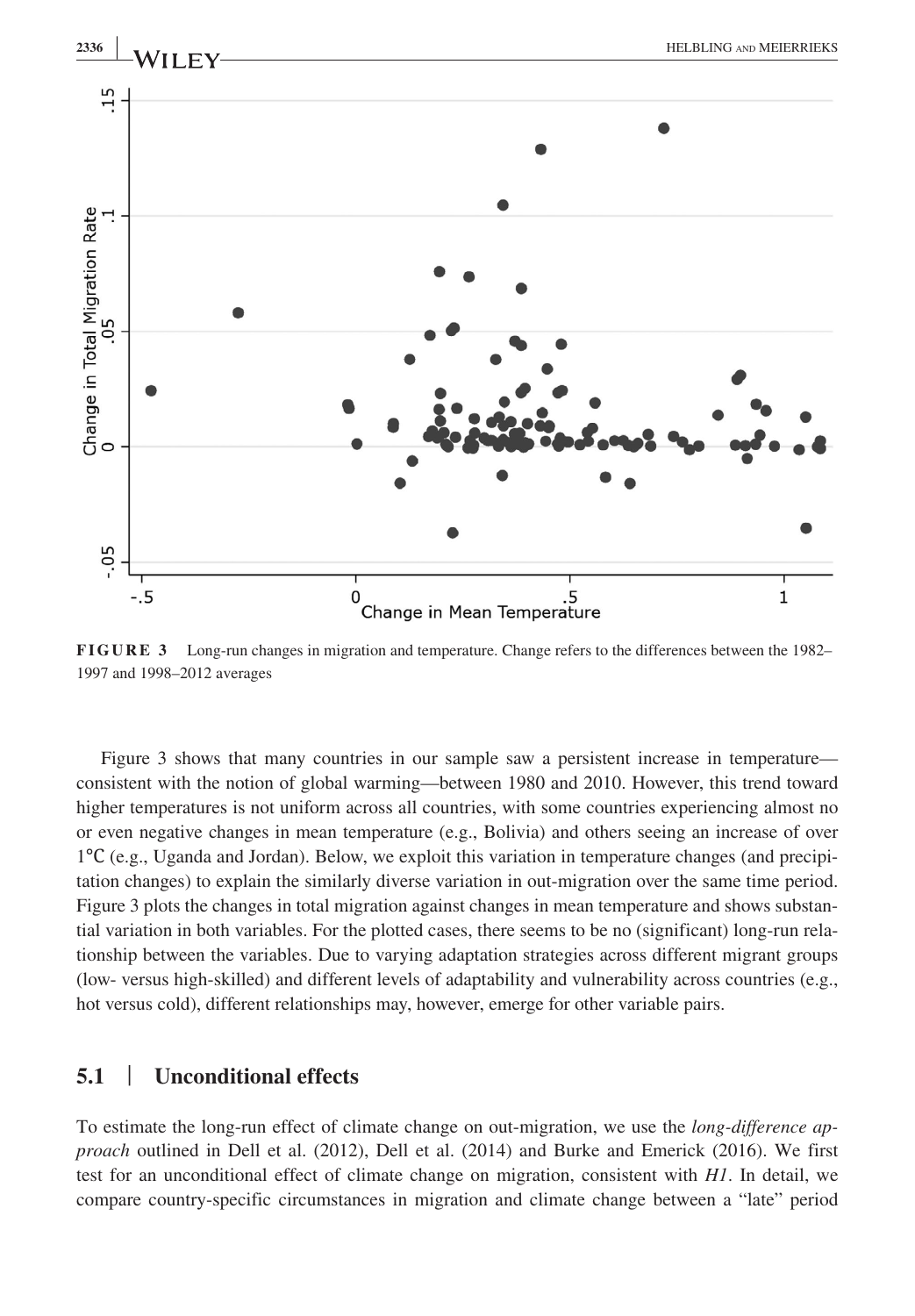(1998–2012) and an "early" period  $(1982–1997)^{13}$  to identify long-run effects, using the following estimation equation:

$$
\stackrel{\parallel}{MI}G_{ji2} - \stackrel{\parallel}{MI}G_{ji1} = \alpha + \beta_1 * \left[ \stackrel{\parallel}{T}_{i2} - \stackrel{\parallel}{T}_{i1} \right] + \beta_2 * \left[ \stackrel{\parallel}{P}_{i2} - \stackrel{\parallel}{P}_{i1} \right] + Reg_r + Poor_i + Hot_i + \epsilon_i. \tag{3}
$$

Here,  $MIG_{ji2}$  is the mean migration rate (in its *j*-th form) in country *i* in the "late" period (1998– ‼ 2012), from which we subtract the mean migration rate in the "early" period (1982–1997), *MIGji*1. We create corresponding mean-differences for the population-adjusted temperature and precipitation data series. A set of regional dummies (*Reg*) as well as dummies indicating "poor" and "hot" countries (*Poor* and *Hot*) are also included. The constant  $(\alpha)$  is equivalent to a dummy variable for the 1998– 2012 period, thus accounting for trending in the dependent variable between the "early" and "late" period. After creating all first-differences, we obtain a cross-sectional data set of 121 observations. For all models, we compute heteroskedasticity-robust standard errors.

The empirical results associated with Equation 3 are presented in Table 4.<sup>14</sup> First, these findings suggest that climate change in the form of increasing temperatures has no statistically significant impact on out-migration, irrespective of the migrant group we consider. Second, there is evidence that increases in precipitation are positively associated with low-skilled and total migration. As before, we find that this effect is driven by the effect of precipitation on low-skilled migration. We find that a one-unit increase in population-adjusted precipitation increases the low-skilled migration rate by 0.07 points.

As argued by Dell et al. (2012, 2014), the long-difference estimate can be interpreted as capturing the influence of potential adaptation or intensification effects and therefore be directly compared with

|                        | (1)                                        | (2)                     | (3)                             | (4)                   | (5)                      | (6)                       |
|------------------------|--------------------------------------------|-------------------------|---------------------------------|-----------------------|--------------------------|---------------------------|
|                        | <b>Type of migration</b><br><b>A</b> Total | $\Delta$<br>Low-skilled | $\Delta$<br><b>High-skilled</b> | $\Delta$ Total        | $\Delta$ Low-<br>skilled | $\Delta$ High-<br>skilled |
| $\Delta$ Temperature   | 0.004<br>(0.014)                           | 0.014<br>(0.016)        | $-0.035$<br>(0.058)             | 0.005<br>(0.013)      | 0.017<br>(0.015)         | $-0.051$<br>(0.060)       |
| $\Delta$ Precipitation | 0.007<br>$(0.002)$ ***                     | 0.007<br>$(0.003)$ **   | $-0.007$<br>(0.009)             | 0.007<br>$(0.003)$ ** | 0.005<br>$(0.003)^*$     | $-0.010$<br>(0.009)       |
| Climate data           | POP                                        | POP                     | <b>POP</b>                      | <b>MEAN</b>           | <b>MEAN</b>              | <b>MEAN</b>               |
| 1997-2012 dummy        | Yes                                        | <b>Yes</b>              | Yes                             | <b>Yes</b>            | Yes                      | Yes                       |
| Regional dummies       | <b>Yes</b>                                 | <b>Yes</b>              | <b>Yes</b>                      | <b>Yes</b>            | Yes                      | Yes                       |
| Poor country dummy     | Yes                                        | <b>Yes</b>              | Yes                             | Yes                   | Yes                      | Yes                       |
| Hot country dummy      | Yes                                        | <b>Yes</b>              | <b>Yes</b>                      | <b>Yes</b>            | <b>Yes</b>               | Yes                       |
| $R^2$                  | 0.488                                      | 0.363                   | 0.297                           | 0.471                 | 0.347                    | 0.305                     |
| No. of observations    | 121                                        | 121                     | 121                             | 121                   | 121                      | 121                       |
| No. of countries       | 121                                        | 121                     | 121                             | 121                   | 121                      | 121                       |

**TABLE 4** Climate change and migration (long-difference estimates)

*Notes: POP* = climate data weighted by population size. MEAN = climate data not weighted (mean over all climate station data per country. Compares 1982–1997 and 1998–2012 periods. Δ = First-difference operator. Robust standard errors in parentheses.  $*_{p} < 0.1;$   $*_{p} < 0.5;$   $*_{p} < 0.01$ .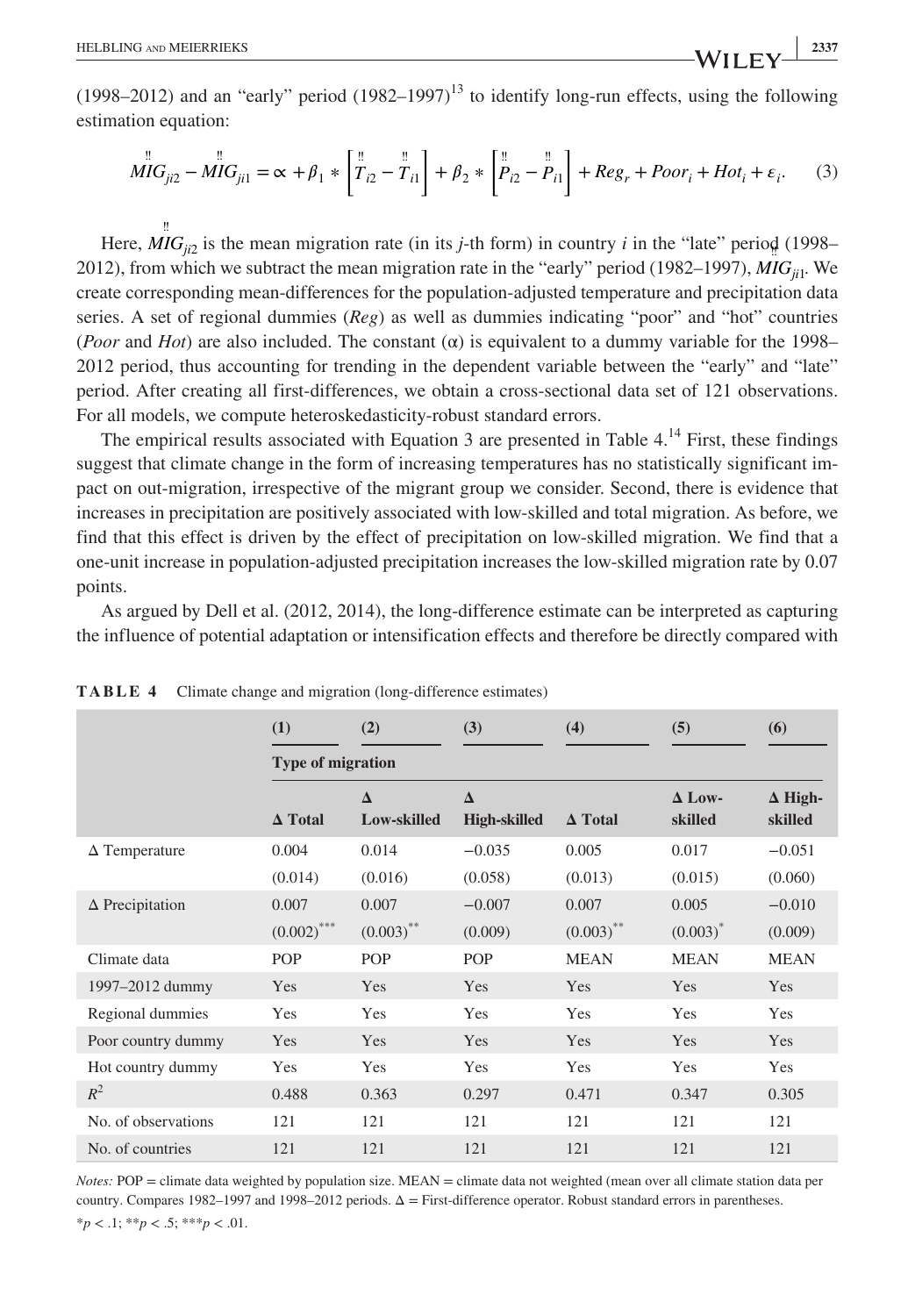any short-run estimates that do not reflect adaptation or intensification effects. Indeed, considering the influence of precipitation, we find that a one-unit (100 mm) increase in precipitation leads to an increase in low-skilled migration by 0.07 points (CI 95%: 0.09; 0.05) in the long-difference setting (cf. Table 4, Model 2), while it only leads to a 0.03 points increase (CI 95%: 0.04; 0.02) in the panel setting that only gauges short-run effects (cf. Table 2, Model 2). Given that the associated confidence intervals do not overlap, this suggests that the effect of positive precipitation shocks on low-skilled emigration becomes stronger in the long run. This is consistent with the notion of an intensification effect. For instance, it appears plausible that long-run gains in precipitation translate into sustainable gains in agricultural production and wages that allow low-skilled labor to build up savings to finance their eventual migration. On the flip side, the same estimates suggest that long-run losses in precipitation appear to intensify liquidity constraints (e.g., by depressing economic productivity) and thus reduce low-skilled migration more strongly in the long run.

By contrast, the results concerning temperature are less clear-cut. For instance, the long-difference estimates indicate that a 1℃ increase in temperature leads to a (statistically insignificant) 0.014 point *increase* (CI 95%: −0.002; +0.030) in the low-skilled migration rate (cf. Table 4, Model 2), while in the panel setting the same increase leads to a (statistically insignificant) 0.004 point *decrease* (CI 95%: −0.009; +0.001) (cf. Table 2, Model 2). In sum, these results may suggest that adaptation and intensification effects are not overly influential in the unconditional setting. However, the long-run estimates are also less precise than their panel counterparts; this makes it less likely to obtain statistically significant findings. For one, moving from a panel to a cross-sectional setting means that we substantially reduce the variability of the data by removing its time dimension. For another, by taking differences we further amplify any measurement errors, so that precisely estimated regression coefficients become even less likely.

#### **5.2** | **Conditional effects**

To further investigate the role of climate change in out-migration, we finally estimate a model that accounts for conditional effects due to initial cross-country difference in economic development and temperature, allowing us to test *H4* in the long-difference setting:

$$
\overrightarrow{MIG}_{ji2} - \overrightarrow{MIG}_{ji1} = \alpha + \beta_1 * \left[ \overrightarrow{T}_{i2} - \overrightarrow{T}_{i1} \right] + \beta_2 * \left[ \overrightarrow{P}_{i2} - \overrightarrow{P}_{i1} \right] + \beta_3 * \left( \left[ \overrightarrow{T}_{i2} - \overrightarrow{T}_{i1} \right] * Poor_i \right)
$$
\n
$$
+ \beta_4 * \left( \left[ \overrightarrow{P}_{i2} - \overrightarrow{P}_{i1} \right] * Poor_i \right) + \beta_5 * \left( \left[ \overrightarrow{T}_{i2} - \overrightarrow{T}_{i1} \right] * Hot_i \right)
$$
\n
$$
+ \beta_6 * \left( \left[ \overrightarrow{P}_{i2} - \overrightarrow{P}_{i1} \right] * Hot_i \right) + Reg_r + Poor_i + Hot_i + \epsilon_i.
$$
\n(4)

As in Equation 3, we compare the effect of changes of climate variables between the "late" and "early" period (1982–1997 and 1998–2012, respectively) on migration rates of different levels of education. We now also consider whether countries are initially "poor" and "hot" to allow for conditional effects. For all models, we compute heteroskedasticity-robust standard errors.

The estimation results associated with Equation 4 are presented in Table 5. First, the results suggest that *both* long-run temperature and precipitation increases result in long-run increase in total migration, especially in "hot" countries. Differences in initial levels of economic development, on the contrary, do not translate into different migration responses to climate change. Second, these results are driven by the effect of climate change on low-skilled migration. By contrast, we cannot precisely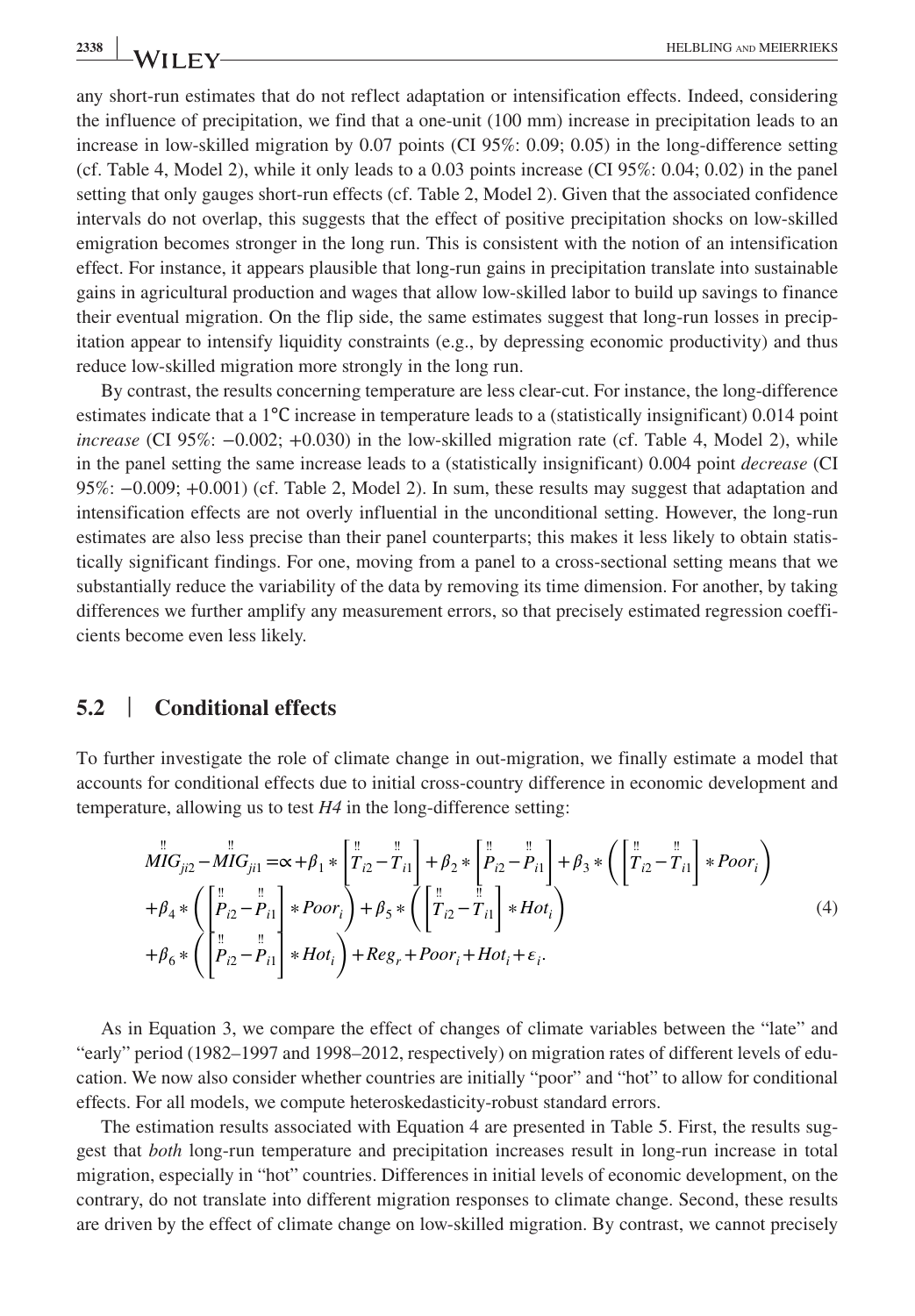|                                                 | (1)                      | (2)                  | (3)                   |
|-------------------------------------------------|--------------------------|----------------------|-----------------------|
|                                                 | <b>Type of migration</b> |                      |                       |
|                                                 | $\Delta$ Total           | $\Delta$ Low-skilled | $\Delta$ High-skilled |
| Temperature effect in rich and cold countries   | 0.012                    | 0.022                | $-0.012$              |
| $(\beta_1)$                                     | (0.023)                  | (0.021)              | (0.043)               |
| Temperature effect in poor countries            | 0.002                    | 0.005                | $-0.031$              |
| $(\beta_1+\beta_3)$                             | (0.012)                  | (0.011)              | (0.061)               |
| Temperature effect in hot countries             | 0.033                    | 0.043                | 0.063                 |
| $(\beta_1+\beta_5)$                             | $(0.019)^*$              | $(0.019)$ **         | (0.055)               |
| Precipitation effect in rich and cold countries | 0.011                    | 0.013                | 0.014                 |
| $(\beta_2)$                                     | $(0.005)$ **             | $(0.007)^*$          | (0.015)               |
| Precipitation effect in poor countries          | 0.003                    | 0.001                | 0.017                 |
| $(\beta_2+\beta_4)$                             | (0.005)                  | (0.006)              | (0.017)               |
| Precipitation effect in hot countries           | 0.011                    | 0.012                | $-0.010$              |
| $(\beta_2+\beta_6)$                             | $(0.004)$ ***            | $(0.004)$ ***        | (0.012)               |
| 1997-2012 dummy                                 | Yes                      | Yes                  | Yes                   |
| Regional dummies                                | Yes                      | Yes                  | Yes                   |
| Poor country dummy                              | Yes                      | Yes                  | Yes                   |
| Hot country dummy                               | Yes                      | Yes                  | Yes                   |
| $R^2$                                           | 0.453                    | 0.373                | 0.214                 |
| No. of observations                             | 121                      | 121                  | 121                   |
| No. of countries                                | 121                      | 121                  | 121                   |

*Notes:* Climate data weighted by population size. Compares 1982–1997 and 1998–2012 periods. Δ = first-difference operator. Robust standard errors in parentheses. *β*-coefficients refer to Equation 4 in main text.

 $*_{p} < 0.1; *_{p} < 0.5; *_{p} < 0.01.$ 

estimate the effect of changing climate conditions on high-skilled migration in the long run even after we account for initial economic and climate conditions. This speaks to the overall observation that estimates concerning the effects of temperature and precipitation on high-skill migration are too noisy to draw any meaningful conclusions.

The conditional model thus provides evidence in favor of a number of our hypotheses. First, we find evidence that climate change more strongly affects out-migration in more vulnerable countries, especially hotter ones, partially confirming *H4*. Second, there is evidence that for hotter countries, climate change especially matters to low-skilled migration. One reason for this differential effect on migration may be that low-skilled labor is employed in the agricultural sector which is particularly vulnerable to climate change (e.g., Burke & Emerick, 2016; Carter et al., 2018); this in turn is likely to result in especially strong migration response. The latter result also implies that the incentive effect (which encourages low-skilled migration due to climate change) trumps the liquidity constraint effect (which would make out-migration by the low-skilled less likely).

Finally, comparing the results of Table 5 and Table 3 suggests that intensification effects (*H3b*) rather than adaptation effects (*H3a*) explain differences in migration response in the short and long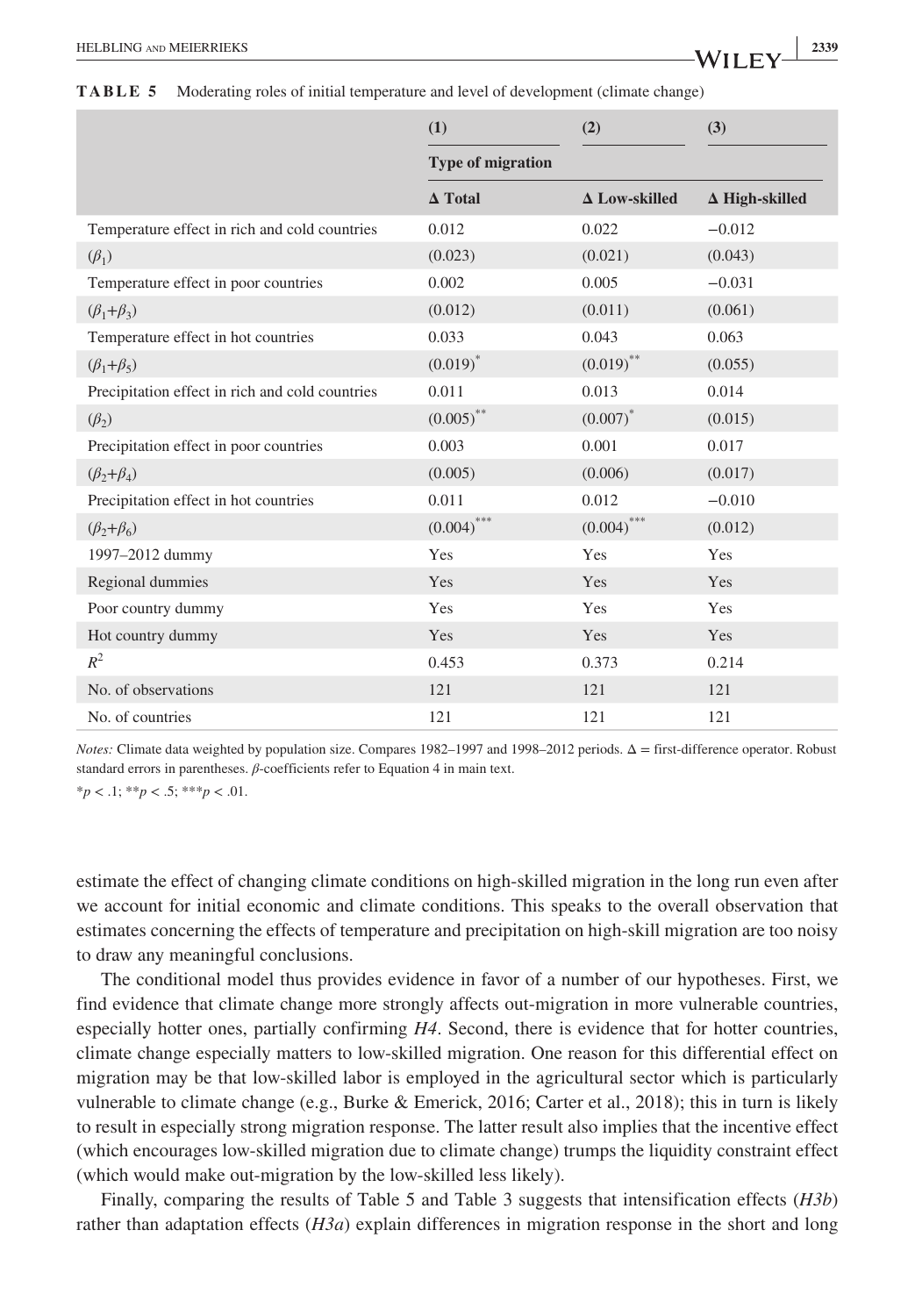run, especially concerning the role of temperature in out-migration. Indeed, in the long-difference setting 1<sup>°</sup>C increase in temperature is associated with a (statistically significant) 0.043 increase in low-skilled migration (CI 95%: 0.024; 0.062) (cf. Table 5, Model 2), which needs to be compared with (statistically insignificant) 0.008 decrease in low-skilled migration (CI 95%: −0.018; +0.002) due to the same temperature increase in the short-run setting (cf. Table 3, Model 2). That is, consistent with the prevalence of intensification effects, we underestimate the effect of temperature increases on lowskilled migration in the short-run panel setting.

In fact, the long-run effect of temperature on low-skilled migration in hot countries is very pronounced. The estimated effect implies that—at the sample mean—a 1℃ increase in temperature would more than double the low-skilled migration rate. Furthermore, as temperature already increased by approximately 0.85℃ from 1880 to 2012 and may easily increase by 1–3℃ in the coming decades (IPCC, 2014), these estimates point to potentially very strong increases in low-skilled migration induced by climate change.

### **6** | **CONCLUSION**

We study the effect of shorter-run weather shocks and longer-run climate change on migration from 121 developing and emerging countries to 20 OECD countries between 1980 and 2010. We find that both increasing temperatures and precipitation levels matter to the patterns of migration. Furthermore, our results show that especially the eventual effect of increasing temperatures on out-migration is conditional upon initial climate conditions in sending countries (which likely affect a country's vulnerability and adaptability to climate change). Importantly, increasing temperatures and precipitation levels only matter to low-skilled migration, while we cannot draw statistically meaningful conclusions concerning their impact on high-skilled migration. These findings speak to our hypothesis that different education levels are linked to different levels of vulnerability to climate change and thus different migratory responses to it. While increases in precipitation tend to encourage low-skilled migration in both conditional and unconditional as well as short- and long-run frameworks, the effect of increasing temperatures on low-skilled out-migration only materializes in the longer run, pointing to the adverse impact of intensification effects especially in already initially hotter parts of the world.

The main attribute of climate change is an increase in global temperatures (e.g., IPCC, 2014). Our study suggests that to fully gauge the impact of global warming on out-migration, a long-run perspective is necessary. Given the non-mean reverting nature of climate change, such a perspective is more likely to account for both intensification effects and adaptation strategies at both the country and individual levels that are very likely to change over time. Thus, we recommend future research to also use a long-difference approach. Such an approach is particularly promising when conditional effects are investigated. We have seen that especially initial temperature levels help us understand the effect of climate change on out-migration. We invite future research to explore such conditional effects even more thoroughly by looking at political and institutional factors, for example. Finally, our research suggests that skill levels play an important role in explaining migration decisions. It thus appeared that not all people are equally vulnerable and responsive to climate change. We recommend that future research takes a closer look at migrant characteristics to better understand migration decisions in the context of climate change. A major limitation of such an approach is the scarcity of individual-level data. It is thus important that future data collections allow such differentiations.

Our empirical analysis indicates that increasing temperatures and changing precipitation patterns lead to increased migration of low-skilled labor from less developed to OECD countries. Thus, by encouraging migration climate change is expected to have labor market consequences in both sending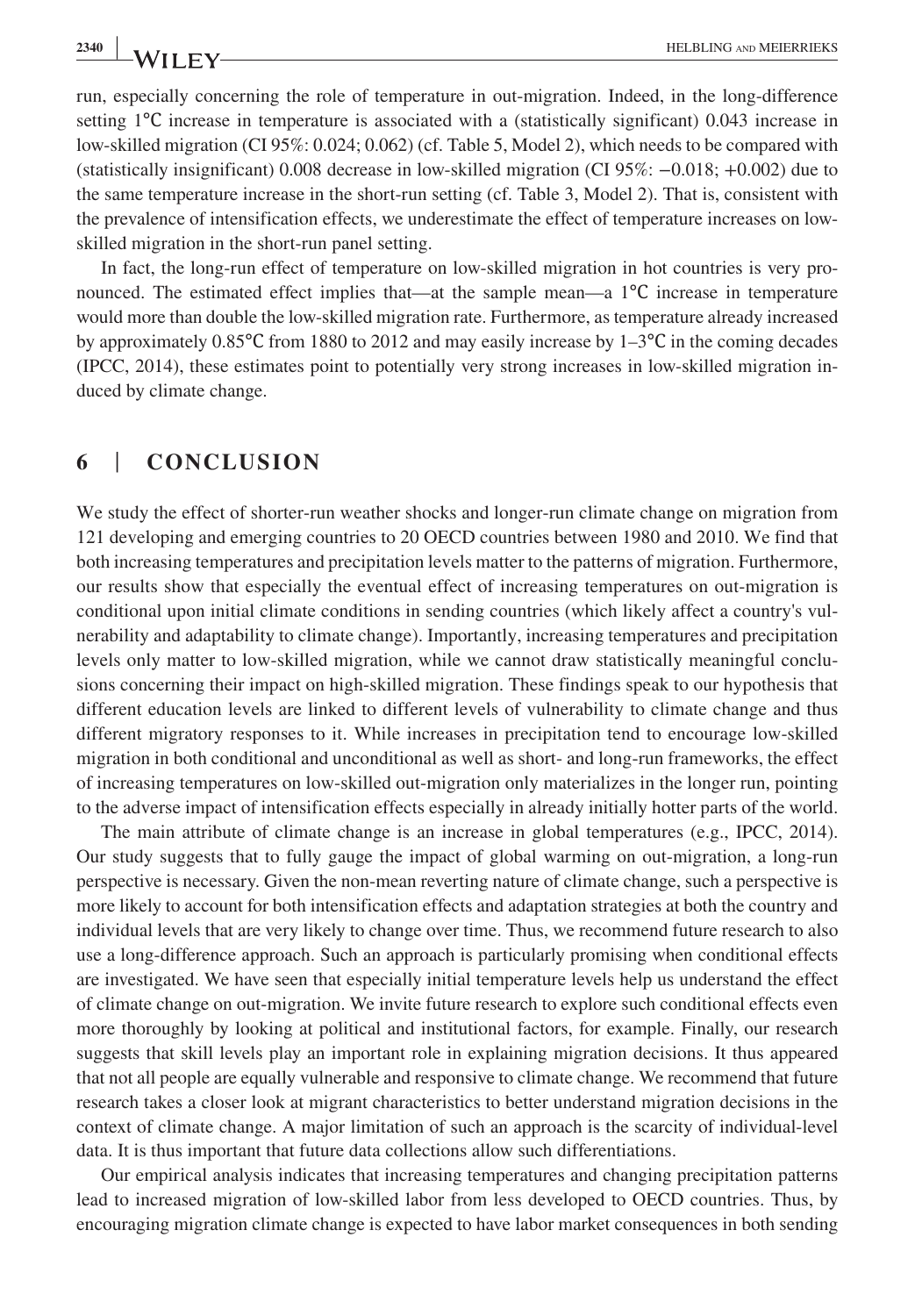and destination countries. For instance, while the emigration of low-skilled workers may lead to labor shortages in sending countries, OECD countries may benefit from low-skilled migrants in certain economic sectors for which they have difficulties to find native workers. Moreover, migrants are often relatively young, which might help sustain the pension system in aging OECD societies. At the same time, however, OECD economies tend to prefer high- over low-skilled migrants. Since the 1970s, many Western states have implemented policies to attract high-skilled professionals and deter lowskilled migrants (e.g., Cerna, 2014; Kolbe & Kayran, 2019). Such policies are motivated by concerns over labor market and wage competition between immigrants and natives in low-wage sectors. These concerns are also reflected in public opinion: survey research shows that there exists a large consensus among ordinary citizens to accept high-skilled rather than low-skilled migrants (Hainmueller & Hopkins, 2014).

In sum, we expect increases in low-skilled migration that are induced by climate change—as found by our study—to also have potentially undesirable economic and political ramifications in sending and destination countries. As climate change can be expected to influence migration patterns in the future, too, our estimates may consequently prompt political action from OECD countries. In addition to a reduction in greenhouse gas emissions, policy measures by OECD countries may, for example, include adequate access to agricultural technology and expertise to reduce the vulnerability of economies in hotter parts of the world to climate change.

#### **ACKNOWLEDGMENTS**

We are very grateful to Fabien Cottier, Simon Hug, Vally Koubi, Matto Mildenberge, the anonymous referees, and the participants of presentations we gave at the WZB Berlin Social Science Center, the Berlin Institute for Integration and Migration Research (BIM) and of the annual meetings of the America Political Science Association and the European Political Science Association for their comments that helped us improve this paper. This project was financially supported by the Leibniz Association (Project IMPETUS, K36/2017).

#### **DATA AVAILABILITY STATEMENT**

The data that support the findings of this study are accessible under the following link: [https://data.](https://data.mendeley.com/datasets/wf75xt47km/1) [mendeley.com/datasets/wf75xt47km/1](https://data.mendeley.com/datasets/wf75xt47km/1).

#### **ORCID**

*Marc Helbling* **<https://orcid.org/0000-0002-9672-4569>** 

#### **ENDNOTES**

- <sup>1</sup> There are also a number of additional case studies examining the link between climate change and migration for specific countries. These studies are reviewed in Piguet (2010), Lilleør and van den Broeck (2011), Dell et al. (2014), Millock (2015), and Berlemann and Steinhardt (2017).
- <sup>2</sup> There is some case study evidence concerning differences in the migratory response to weather and climate shocks between individuals who differ with respect to their levels of education, income, or other socioeconomic traits (e.g., Bazzi, 2017; Findley, 1994; Gray & Bilsborrow, 2013; Gray & Mueller, 2012a, 2012b; Thiede et al., 2016). However, while informative, findings from these studies do not allow for generalizations, for example, because they only consider individual countries or because they study the migratory response to specific types of weather disasters only (see also Piguet, 2010).
- <sup>3</sup> Throughout this contribution and consistent with the literature, we differentiate between "low-skilled" and "highskilled" workers. As also discussed later, "low-skilled" workers refer to individuals with lower secondary or primary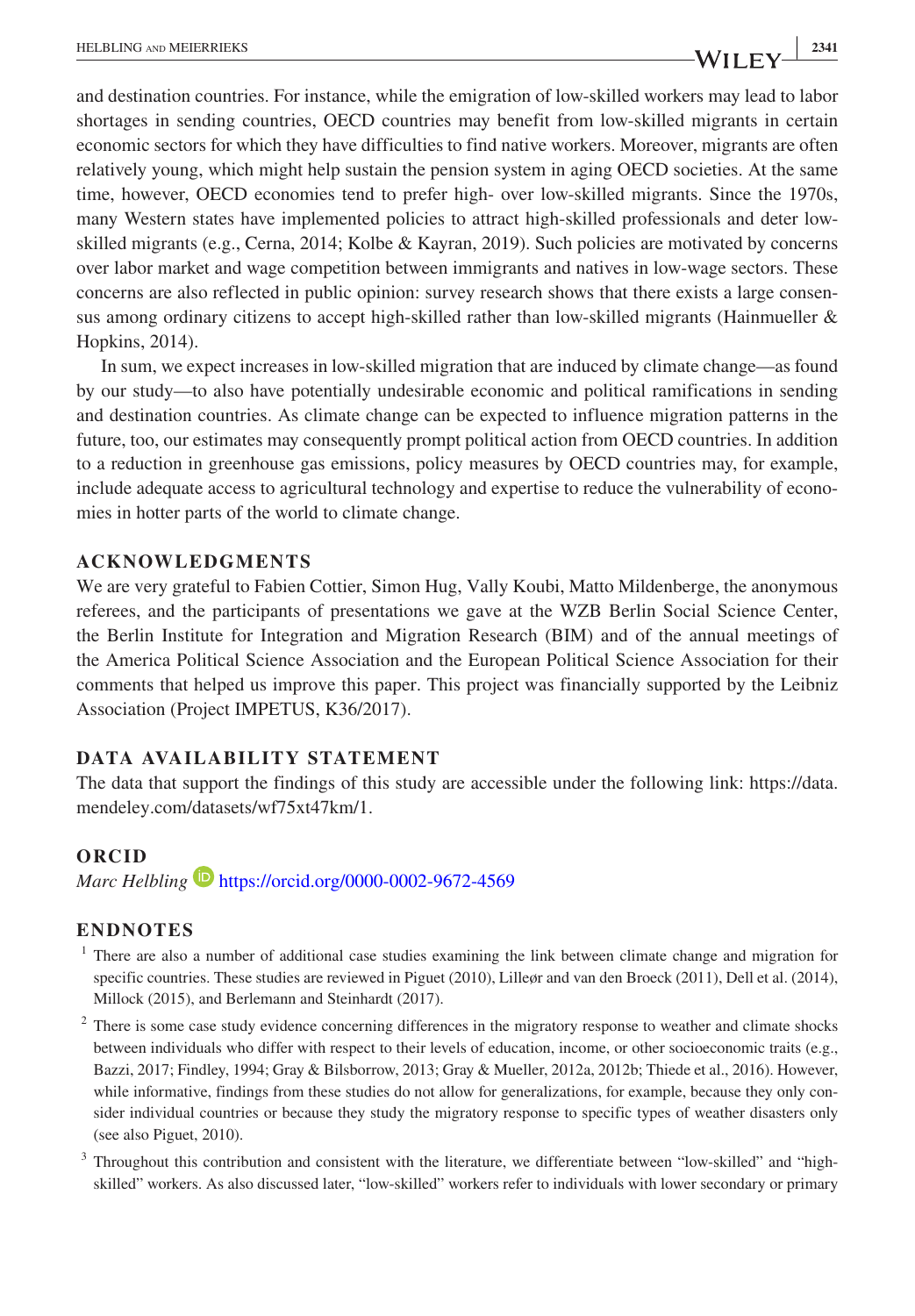#### **<sup>2342</sup> <sup>|</sup>** HELBLING and MEIERRIEKS

education or no schooling at all, while "high-skilled" individuals have an education higher than a high-school leaving certificate (Brücker et al., 2013).

- <sup>4</sup> Alternative theories of international migration are discussed in, inter alia, Massey et al. (1993) and Bauer and Zimmermann (1998).
- $<sup>5</sup>$  For a review of the literature on climate and conflict, see Burke, Hsiang, and Miguel (2015).</sup>
- <sup>6</sup> We thank an anonymous reviewer for raising these points.
- <sup>7</sup> These countries are Australia, Austria, Canada, Chile, Denmark, Finland, France, Germany, Greece, Ireland, Luxembourg, the Netherlands, New Zealand, Norway, Portugal, Spain, Sweden, Switzerland, the United Kingdom, and the United States.
- <sup>8</sup> Formally, Brücker et al. (2013, p. 6) define the emigration rate (*MIG*) for skill level *e* from source country *i* in period *t* as: *MIG*<sub>ite</sub> =  $\frac{M_{OECD20_{el}}^i}{R_{el}^i + M_{OECD20_{el}}^i}$ , where  $R_{s,e,t}^{i}$  denotes the total number of residents in source country *i* and  $M_{OECD20_{s,e,t}}^{i}$  measures the stock of immigrants from *i* summed over all 20 destination countries. Only individuals born abroad and aged 25 years or older are considered.

<sup>9</sup> [http://www.cru.uea.ac.uk/data.](http://www.cru.uea.ac.uk/data)

- $10$  Other studies on the climate-migration nexus take the natural logarithm of the migration rates instead. If we follow their example as a robustness check, this does not affect our empirical results.
- <sup>11</sup> In detail, the variable *Reg* refers to a set of seven dummy variables for the following world regions: Central Africa, Southern Africa, the Middle East and North Africa, North and Central America, South America, Europe, and Southern Asia and the Pacific Islands (with the rest of Asia excluded as the reference group).
- <sup>12</sup> Alternatively, a country's level of economic development could be measured by its level of per capita income. However, per capita income data are not available for many countries in our sample especially before 1990. For instance, per capita income data are not reliably available for conflict-prone or data-poor countries such as Afghanistan. We therefore use life expectancy as our preferred measure of economic development; as expected, life expectancy strongly and positively correlates with per capita income  $(r = 0.79, p < 0.01)$ . Furthermore, as a robustness check, we also use per capita income in 1990 to divide the sample into "poor" and "non-poor" economies. Dividing the sample in this manner, we arrive at findings that are very similar to those reported in the main text (see Appendix Tables A2 and A3).
- Note that we drop the data for the first 5-year average (1978–1982). In so doing, we can compare two (long-run) periods of equal size, which is consistent with previous descriptions of the long-difference approach (e.g., Dell et al., 2012). Here, we drop the first 5-year average because we expect climate and migration data for this period to be comparatively less accurate compared to later observation periods. However, as a robustness check we also run additional long-difference estimations where we include data for the first 5-year average in the first long-difference period, meaning that we compare the 1975–1997 with the 1998–2012 period. These additional long-difference estimations are very similar to those reported in the main text (See Appendix Tables A4 and A5).
- Note that the results from the first-difference model are identical to results from a two-period fixed-effects model, given the mathematical equivalence of the first-difference and fixed-effects model in the two-period case.

#### **REFERENCES**

- Ashby, N. J. (2010). Freedom and international migration. *Southern Economic Journal*, *77*(1), 49–62. [https://doi.](https://doi.org/10.4284/sej.2010.77.1.49) [org/10.4284/sej.2010.77.1.49](https://doi.org/10.4284/sej.2010.77.1.49)
- Auffhammer, M., Hsiang, S. M., Schlenker, W., & Sobel, A. (2013). Using weather data and climate model output in economic analyses of climate change. *Review of Environmental Economics and Policy*, *7*(2), 181–198. [https://doi.](https://doi.org/10.1093/reep/ret016) [org/10.1093/reep/ret016](https://doi.org/10.1093/reep/ret016)
- Backhaus, A., Martinez-Zarzoso, I., & Muris, C. (2015). Do climate variations explain bilateral migration? A gravity model analysis. *IZA Journal of Migration*, *4*(1), 3. <https://doi.org/10.1186/s40176-014-0026-3>
- Bauer, T., & Zimmermann, K. (1998). Causes of international migration: A survey. In C. Gorter, P. Nijkamp, & J. Poot (Eds.), *Crossing borders: Regional and urban perspectives on international migration* (pp. 95–127). Ashgate Publishing.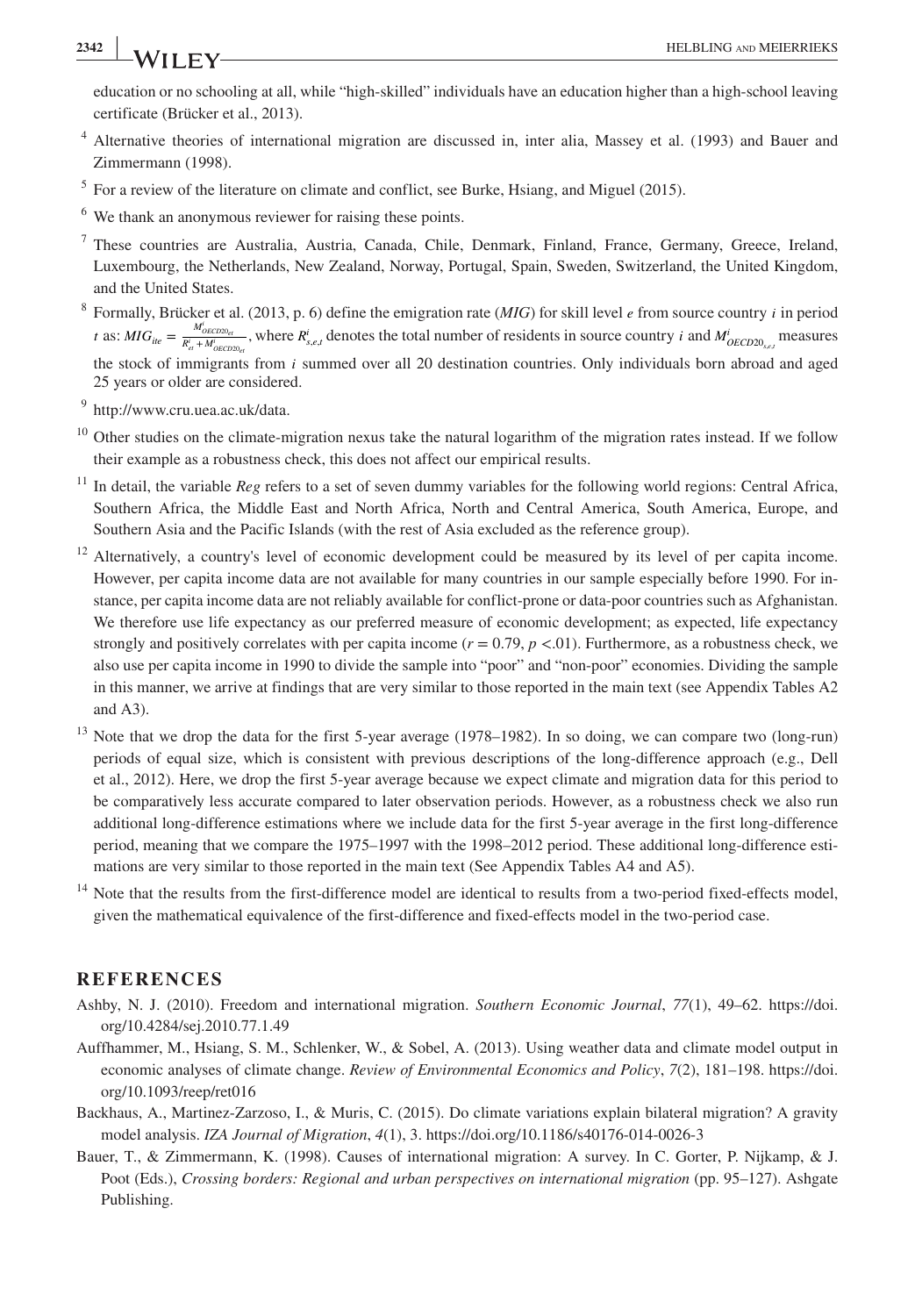- Bazzi, S. (2017). Wealth heterogeneity and the income elasticity of migration. *American Economic Journal: Applied Economics*, *9*(2), 219–255.<https://doi.org/10.1257/app.20150548>
- Beine, M., & Parsons, C. (2015). Climatic factors as determinants of international migration. *Scandinavian Journal of Economics*, *117*(2), 723–767. <https://doi.org/10.1111/sjoe.12098>
- Beine, M., & Parsons, C. R. (2017). Climatic factors as determinants of international migration: Redux. *Cesifo Economic Studies*, *63*(4), 386–402. <https://doi.org/10.1093/cesifo/ifx017>
- Berlemann, M., & Steinhardt, M. F. (2017). Climate change, natural disasters, and migration: A survey of the empirical evidence. *Cesifo Economic Studies*, *63*(4), 353–385.<https://doi.org/10.1093/cesifo/ifx019>
- Borjas, G. J. (1989). Economic theory and international migration. *International Migration Review*, *23*(3), 457–485. <https://doi.org/10.1177/019791838902300304>
- Brücker, H., Capuano, S., Marfouk, A., & (2013). *Education, gender and international migration: Insights from a panel-dataset 1980–2010*. [https://www.iab.de/en/daten/iab-brain-drain-data.aspx.](https://www.iab.de/en/daten/iab-brain-drain-data.aspx) Last accessed on May 1, 2021.
- Brückner, M., & Ciccone, A. (2011). Rain and the democratic window of opportunity. *Econometrica*, *79*(3), 923–947.
- Burke, M., & Emerick, K. (2016). Adaptation to climate change: Evidence from US agriculture. *American Economic Journal: Economic Policy*, *8*(3), 106–140.<https://doi.org/10.1257/pol.20130025>
- Burke, M., Hsiang, S. M., & Miguel, E. (2015). Climate and conflict. *Annual Review of Economics*, *7*(1), 577–617. <https://doi.org/10.1146/annurev-economics-080614-115430>
- Cai, R., Feng, S., Oppenheimer, M., & Pytlikova, M. (2016). Climate variability and international migration: The importance of the agricultural linkage. *Journal of Environmental Economics and Management*, *79*, 135–151. [https://](https://doi.org/10.1016/j.jeem.2016.06.005) [doi.org/10.1016/j.jeem.2016.06.005](https://doi.org/10.1016/j.jeem.2016.06.005)
- Carter, C., Cui, X., Ghanem, D., & Mérel, P. (2018). Identifying the economic impacts of climate change on agriculture. *Annual Review of Resource Economics*, *10*(1), 361–380.<https://doi.org/10.1146/annurev-resource-100517-022938>
- Cattaneo, C., & Peri, G. (2016). The migration response to increasing temperatures. *Journal of Development Economics*, *122*, 127–146. <https://doi.org/10.1016/j.jdeveco.2016.05.004>
- Cerna, L. (2014). Attracting high-skilled immigrants: Policies in comparative perspective. *International Migration*, *52*(3), 69–84. <https://doi.org/10.1111/imig.12158>
- Coniglio, N. D., & Pesce, G. (2015). Climate variability and international migration: An empirical analysis. *Environment and Development Economics*, *20*(4), 434–468.<https://doi.org/10.1017/S1355770X14000722>
- Cooray, A., & Schneider, F. (2016). Does corruption promote emigration? An empirical examination. *Journal of Population Economics*, *29*(1), 293–310.<https://doi.org/10.1007/s00148-015-0563-y>
- Dell, M., Jones, B. F., & Olken, B. A. (2012). Temperature shocks and economic growth: Evidence from the last half century. *American Economic Journal: Macroeconomics*, *4*(3), 66–95.<https://doi.org/10.1257/mac.4.3.66>
- Dell, M., Jones, B. F., & Olken, B. A. (2014). What do we learn from the weather? The new climate-economy literature. *Journal of Economic Literature*, *52*(3), 740–798. <https://doi.org/10.1257/jel.52.3.740>
- Docquier, F., & Rapoport, H. (2012). Globalization, brain drain, and development. *Journal of Economic Literature*, *50*(3), 681–730.<https://doi.org/10.1257/jel.50.3.681>
- Drabo, A., & Mbaye, L. M. (2015). Natural disasters, migration and education: An empirical analysis in developing countries. *Environment and Development Economics*, *20*(6), 767–796. [https://doi.org/10.1017/S1355770X1](https://doi.org/10.1017/S1355770X14000606) [4000606](https://doi.org/10.1017/S1355770X14000606)
- Dreher, A., Krieger, T., & Meierrieks, D. (2011). Hit and (they will) run: The impact of terrorism on migration. *Economics Letters*, *113*(1), 42–46. <https://doi.org/10.1016/j.econlet.2011.05.044>
- Findley, S. E. (1994). Does drought increase migration? A study of migration from rural Mali during the 1983–1985 drought. *International Migration Review*, *28*(3), 539–553.
- Gray, C. L., & Bilsborrow, R. (2013). Environmental influences on human migration in rural Ecuador. *Demography*, *50*(4), 1217–1241. <https://doi.org/10.1007/s13524-012-0192-y>
- Gray, C. L., & Mueller, V. (2012a). Natural disasters and population mobility in Bangladesh. *Proceedings of the National Academy of Sciences of the United States of America*, *109*(16), 6000–6005. [https://doi.org/10.1073/pnas.11159](https://doi.org/10.1073/pnas.1115944109) [44109](https://doi.org/10.1073/pnas.1115944109)
- Gray, C. L., & Mueller, V. (2012b). Drought and population mobility in rural Ethiopia. *World Development*, *40*(1), 134– 145. <https://doi.org/10.1016/j.worlddev.2011.05.023>
- Grogger, J., & Hanson, G. H. (2011). Income maximization and the selection and sorting of international migrants. *Journal of Development Economics*, *95*(1), 42–57. <https://doi.org/10.1016/j.jdeveco.2010.06.003>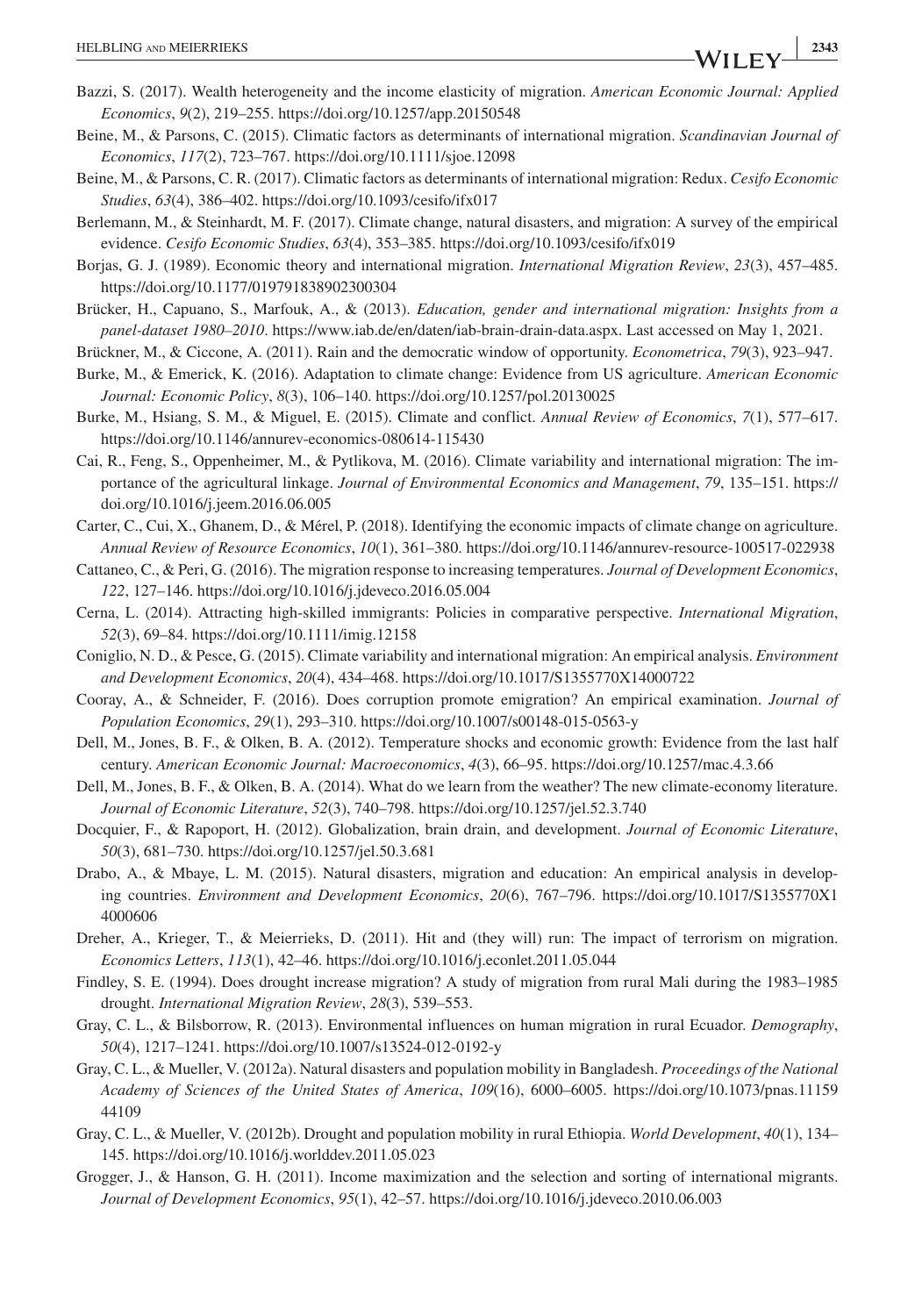# Haines, A., Kovats, R. S., Campbell-Lendrum, D. H., & Corvalan, C. F. (2006). Climate change and human health:

- Impacts, vulnerability and public health. *Public Health*, *120*(7), 585–596.<https://doi.org/10.1016/j.puhe.2006.01.002> Hainmueller, J., & Hopkins, D. J. (2014). Public attitudes toward immigration. *Annual Review of Political Science*, *17*(1), 225–249.<https://doi.org/10.1146/annurev-polisci-102512-194818>
- Hatton, T. J., & Williamson, J. G. (2003). Demographic and economic pressure on emigration out of Africa. *Scandinavian Journal of Economics*, *105*(3), 465–486.<https://doi.org/10.1111/1467-9442.t01-2-00008>
- Hertel, T. W., & Lobell, D. B. (2014). Agricultural adaptation to climate change in rich and poor countries: Current modeling practice and potential for empirical contributions. *Energy Economics*, *46*, 562–575. [https://doi.org/10.1016/j.](https://doi.org/10.1016/j.eneco.2014.04.014) [eneco.2014.04.014](https://doi.org/10.1016/j.eneco.2014.04.014)
- Intergovernmental Panel on Climate Change (IPCC). (2014). *Climate Change 2014 synthesis report*. Retrieved from <http://www.ipcc.ch/>. Last accessed on May 1, 2021.
- Kolbe, M., & Kayran, E. N. (2019). The limits of skill-selective immigration policies: Welfare states and the commodification of labour immigrants. *Journal of European Social Policy*, *29*(4), 478–497. [https://doi.org/10.1177/09589](https://doi.org/10.1177/0958928718819609) [28718819609](https://doi.org/10.1177/0958928718819609)
- Lilleør, H. B., & van den Broeck, K. (2011). Economic drivers of migration and climate change in LDCs. *Global Environmental Change*, *21*, S70–S81. <https://doi.org/10.1016/j.gloenvcha.2011.09.002>
- Massey, D. S., Arango, J., Hugo, G., Kouaouci, A., Pellegrino, A., & Taylor, J. E. (1993). Theories of international migration: A review and appraisal. *Population and Development Review*, *19*(3), 431–466.<https://doi.org/10.2307/2938462>
- Maurel, M., & Tuccio, M. (2016). Climate instability, urbanization and international migration. *Journal of Development Studies*, *52*(5), 735–752.
- Meierrieks, D. (2021). Weather shocks, climate change and human health. *World Development*, *138*, PubMed: 105228.
- Meierrieks, D., & Renner, L. (2017). Stymied ambition: Does a lack of economic freedom lead to migration? *Journal of Population Economics*, *30*(3), 977–1005.<https://doi.org/10.1007/s00148-017-0633-4>
- Miguel, E., Satyanath, S., & Sergenti, E. (2004). Economic shocks and civil conflict: An instrumental variables approach. *Journal of Political Economy*, *112*(4), 725–753. <https://doi.org/10.1086/421174>
- Millock, K. (2015). Migration and environment. *Annual Review of Resource Economics*, *7*(1), 35–60. [https://doi.](https://doi.org/10.1146/annurev-resource-100814-125031) [org/10.1146/annurev-resource-100814-125031](https://doi.org/10.1146/annurev-resource-100814-125031)
- Mincer, J. (1958). Investment in human capital and personal income distribution. *Journal of Political Economy*, *66*(4), 281–302. <https://doi.org/10.1086/258055>
- Piguet, E. (2010). Linking climate change, environmental degradation, and migration: A methodological overview. *Wires Climate Change*, *1*(4), 517–524. <https://doi.org/10.1002/wcc.54>
- Thiede, B., Gray, C., & Mueller, V. (2016). Climate variability and inter-provincial migration in South America, 1970– 2011. *Global Environmental Change: Human and Policy Dimensions*, *41*, 228–240. [https://doi.org/10.1016/j.gloen](https://doi.org/10.1016/j.gloenvcha.2016.10.005) [vcha.2016.10.005](https://doi.org/10.1016/j.gloenvcha.2016.10.005)

World Bank. (2017). *World development indicators*. Author.

**How to cite this article:** Helbling M, Meierrieks D. How climate change leads to emigration: Conditional and long-run effects. *Rev Dev Econ*. 2021;25:2323–2349. [https://doi.org/10.1111/](https://doi.org/10.1111/rode.12800) [rode.12800](https://doi.org/10.1111/rode.12800)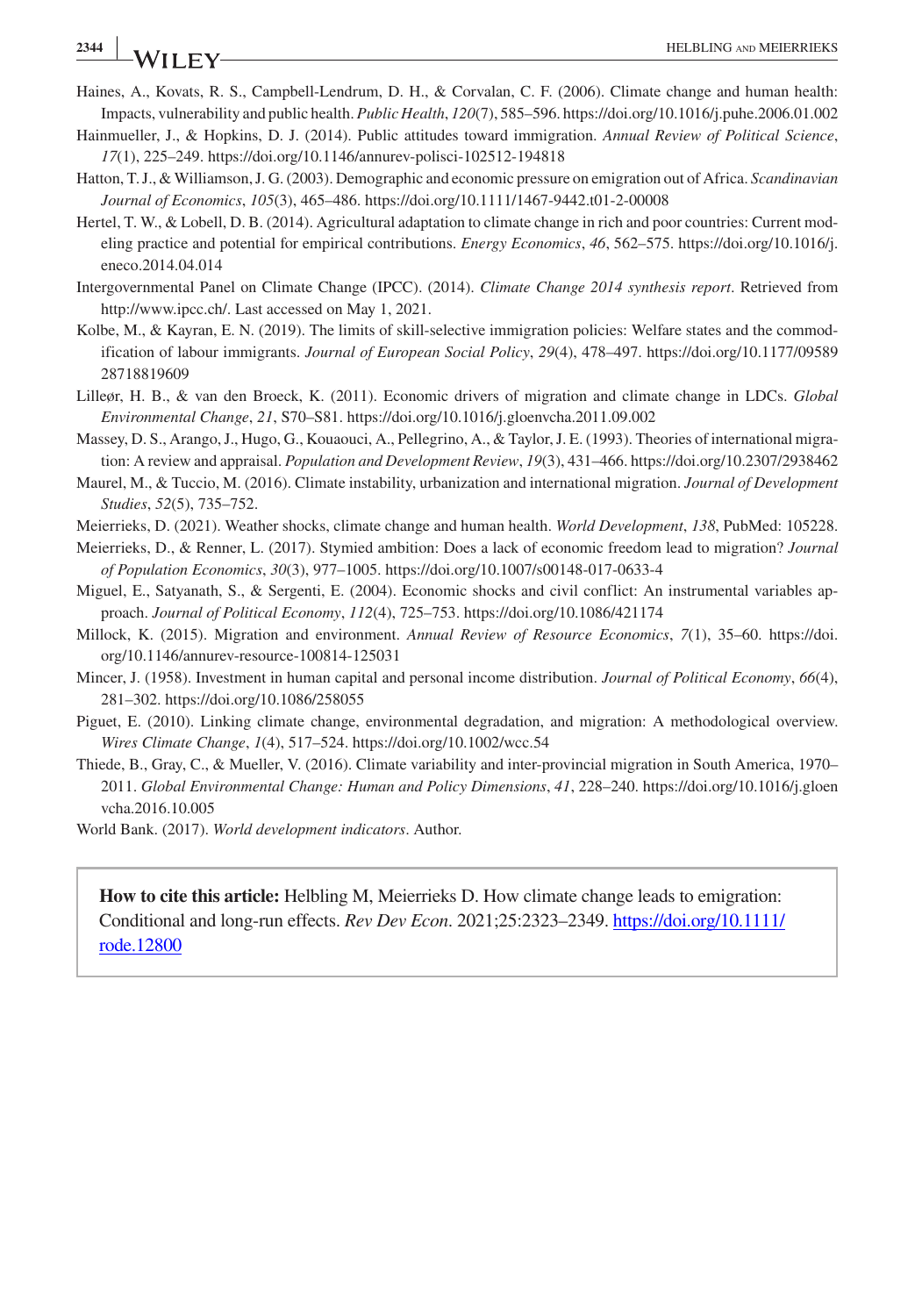#### **APPENDIX**

| Afghanistan $^{\dagger}$       | <b>Cyprus</b>                    | Kuwait*                            | Romania                           |
|--------------------------------|----------------------------------|------------------------------------|-----------------------------------|
| Albania                        | Djibouti <sup>*,†</sup>          | $\text{Laos}^{*,\dagger}$          | Rwanda <sup>†</sup>               |
| Algeria <sup>†</sup>           | Dominican Republic*              | Lebanon                            | Saint Vincent and the Grenadines* |
| Angola <sup>†</sup>            | Ecuador                          | Lesotho <sup>†</sup>               | Sao Tome and Principe             |
| Argentina                      | $Egypt^{\dagger}$                | Liberia <sup>*,†</sup>             | Saudi Arabia <sup>*</sup>         |
| Bahamas*                       | El Salvador*,†                   | Libya                              | Senegal $*$                       |
| Bangladesh <sup>*,†</sup>      | Equatorial Guinea <sup>*,†</sup> | Madagascar <sup>†</sup>            | Sierra Leone*,†                   |
| Belgium                        | Ethiopia <sup>†</sup>            | Malawi <sup>†</sup>                | Solomon Islands*                  |
| Belize*                        | Fiji*                            | Malaysia <sup>*</sup>              | Somalia*,†                        |
| Benin*,†                       | Gabon <sup>*,†</sup>             | Mali <sup>*,†</sup>                | South Africa <sup>†</sup>         |
| Bhutan                         | Gambia <sup>*,†</sup>            | Mauritania <sup>*,†</sup>          | Sri Lanka*                        |
| Bolivia <sup>†</sup>           | $Ghana^{\ast,\dagger}$           | <b>Mauritius</b>                   | Sudan $^{\ast,\dagger}$           |
| <b>Botswana</b>                | Guatemala <sup>†</sup>           | Mexico                             | Suriname*                         |
| <b>Brazil</b>                  | Guinea <sup>*,†</sup>            | Moldova                            | Swaziland <sup>†</sup>            |
| Brunei*                        | Guinea-Bissau*,†                 | Mongolia <sup>†</sup>              | Syria                             |
| Bulgaria                       | $\mbox{Guyana}^*$                | Morocco <sup>†</sup>               | Tanzania <sup>†</sup>             |
| Burkina Faso*,†                | Haiti*,†                         | Mozambique <sup>*,†</sup>          | Thailand*                         |
| Burundi <sup>†</sup>           | Honduras                         | Myanmar <sup>*,†</sup>             | $Togo^{*,\dagger}$                |
| Cambodia <sup>*,†</sup>        | Hungary                          | Nepal <sup>†</sup>                 | Trinidad and Tobago*              |
| Cameroon <sup>*,†</sup>        | Iceland                          | Nicaragua <sup>*,†</sup>           | Tunisia                           |
| Cape Verde                     | India <sup>*,†</sup>             | Niger $*$ , $\dagger$              | Turkey                            |
| Central African<br>Republic*,† | Indonesia <sup>*,†</sup>         | Nigeria <sup>*,†</sup>             | Uganda <sup>†</sup>               |
| $\mathrm{Chad}^{*,\dagger}$    | Iran <sup>†</sup>                | Oman <sup>*</sup>                  | United Arab Emirates <sup>®</sup> |
| China                          | Iraq                             | Pakistan <sup>†</sup>              | Uruguay                           |
| Colombia                       | Israel                           | Panama®                            | Venezuela <sup>*</sup>            |
| $Comoros$ <sup>*,†</sup>       | Italy                            | Papua New<br>Guinea <sup>*,†</sup> | Vietnam <sup>*</sup>              |
| Congo, Dem. Rep. <sup>†</sup>  | Jamaica <sup>®</sup>             | Paraguay                           | Zambia <sup>†</sup>               |
| Congo, Rep.*,†                 | Japan                            | Peru                               | Zimbabwe                          |
| Costa Rica                     | Jordan                           | Philippines*                       |                                   |
| Cote d'Ivoire*                 | Kenya <sup>†</sup>               | Poland                             |                                   |
| Cuba <sup>*</sup>              | Korea, South                     | Qatar <sup>*</sup>                 |                                   |

#### **TABLE A1** List of countries

\*Indicates "hot" country;

†Indicates "poor" country.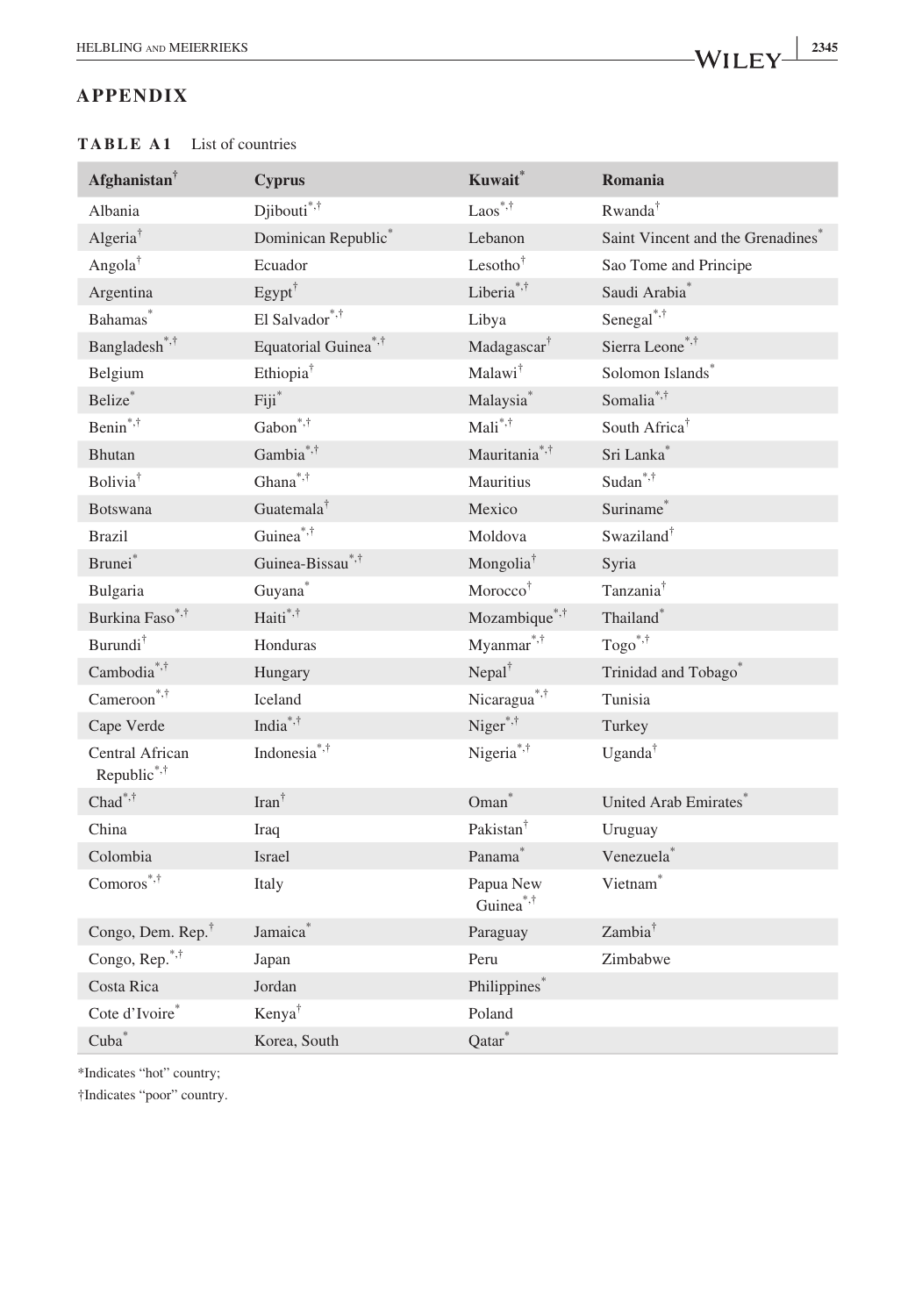|                                                 | (1)                      | (2)           | (3)                 |
|-------------------------------------------------|--------------------------|---------------|---------------------|
|                                                 | <b>Type of migration</b> |               |                     |
|                                                 | <b>Total</b>             | Low-skilled   | <b>High-skilled</b> |
| Temperature effect in rich and cold countries   | $-0.005$                 | $-0.013$      | $-0.029$            |
| $(\beta_1)$                                     | (0.011)                  | (0.016)       | (0.024)             |
| Temperature effect in poor countries            | 0.012                    | 0.018         | 0.020               |
| $(\beta_1+\beta_3)$                             | (0.009)                  | (0.013)       | (0.036)             |
| Temperature effect in hot countries             | $-0.022$                 | $-0.021$      | $-0.058$            |
| $(\beta_1+\beta_5)$                             | (0.013)                  | (0.020)       | (0.040)             |
| Precipitation effect in rich and cold countries | 0.001                    | 0.002         | $-0.003$            |
| $(\beta_2)$                                     | (0.001)                  | (0.002)       | (0.005)             |
| Precipitation effect in poor countries          | 0.001                    | $-0.001$      | $-0.001$            |
| $(\beta_2+\beta_4)$                             | (0.002)                  | (0.002)       | (0.007)             |
| Precipitation effect in hot countries           | 0.004                    | 0.006         | $-0.004$            |
| $(\beta_2+\beta_6)$                             | $(0.002)^*$              | $(0.002)$ *** | (0.005)             |
| Country-fixed effects                           | Yes                      | Yes           | Yes                 |
| Period $\times$ regional fixed effects          | <b>Yes</b>               | Yes           | Yes                 |
| Period $\times$ poor fixed effects              | Yes                      | Yes           | Yes                 |
| Period $\times$ hot fixed effects               | Yes                      | Yes           | Yes                 |
| Within- $R^2$                                   | 0.446                    | 0.359         | 0.184               |
| No. of observations                             | 770                      | 770           | 770                 |
| No. of countries                                | 110                      | 110           | 110                 |

**TABLE A2** Moderating roles of initial temperature and level of development (short-run weather changes, different definition of "poor")

*Notes:* Climate data weighted by population size. Cluster-robust standard errors in parentheses. *β*-coefficients refer to Equation 2 in main text.

 $^{*}p<.1;$ <br> $^{***}p<.01.$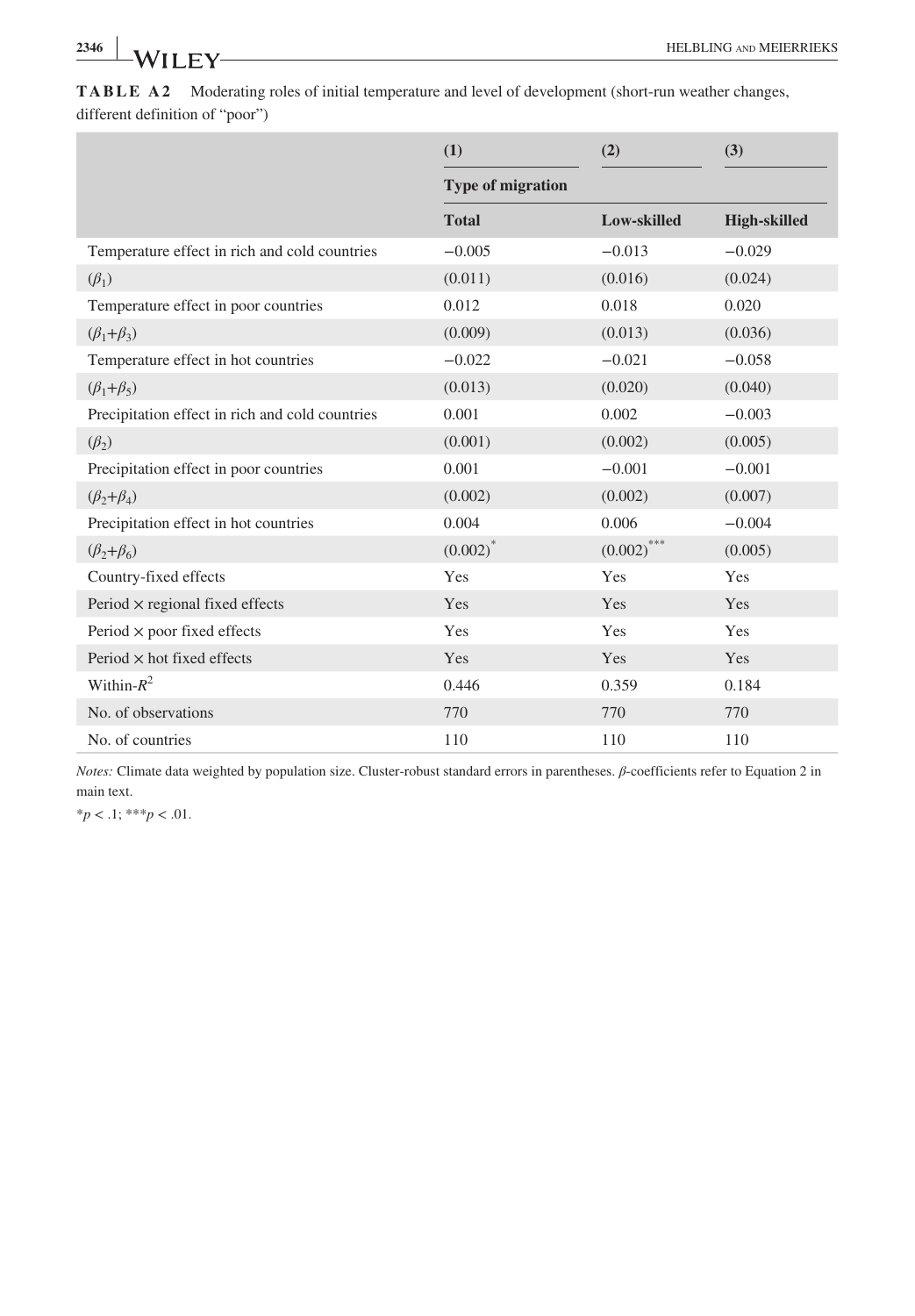|                                                 | (1)                      | (2)                  | (3)                   |
|-------------------------------------------------|--------------------------|----------------------|-----------------------|
|                                                 | <b>Type of migration</b> |                      |                       |
|                                                 | $\Delta$ Total           | $\Delta$ Low-skilled | $\Delta$ High-skilled |
| Temperature effect in rich and cold countries   | $-0.014$                 | $-0.017$             | $-0.077$              |
| $(\beta_1)$                                     | (0.025)                  | (0.034)              | (0.053)               |
| Temperature effect in poor countries            | 0.019                    | 0.035                | 0.011                 |
| $(\beta_1+\beta_3)$                             | (0.017)                  | (0.025)              | (0.066)               |
| Temperature effect in hot countries             | 0.014                    | 0.014                | 0.005                 |
| $(\beta_1+\beta_5)$                             | $(0.004)$ **             | $(0.004)$ **         | (0.067)               |
| Precipitation effect in rich and cold countries | 0.007                    | 0.007                | 0.008                 |
| $(\beta_2)$                                     | (0.005)                  | (0.005)              | (0.018)               |
| Precipitation effect in poor countries          | 0.004                    | 0.002                | 0.022                 |
| $(\beta_2+\beta_4)$                             | (0.005)                  | (0.005)              | (0.019)               |
| Precipitation effect in hot countries           | 0.011                    | 0.011                | $-0.012$              |
| $(\beta_2+\beta_6)$                             | $(0.004)$ ***            | $(0.004)$ ***        | (0.014)               |
| 1997-2012 dummy                                 | Yes                      | Yes                  | Yes                   |
| Regional dummies                                | Yes                      | Yes                  | <b>Yes</b>            |
| Poor country dummy                              | Yes                      | Yes                  | Yes                   |
| Hot country dummy                               | Yes                      | Yes                  | Yes                   |
| $R^2$                                           | 0.503                    | 0.426                | 0.221                 |
| No. of observations                             | 110                      | 110                  | 110                   |
| No. of countries                                | 110                      | 110                  | 110                   |

*Notes:* Climate data weighted by population size. Compares 1982–1997 and 1998–2012 periods. Δ = first-difference operator. Robust standard errors in parentheses. *β*-coefficients refer to Equation 4 in main text.

 $**p < .5; ***p < .01.$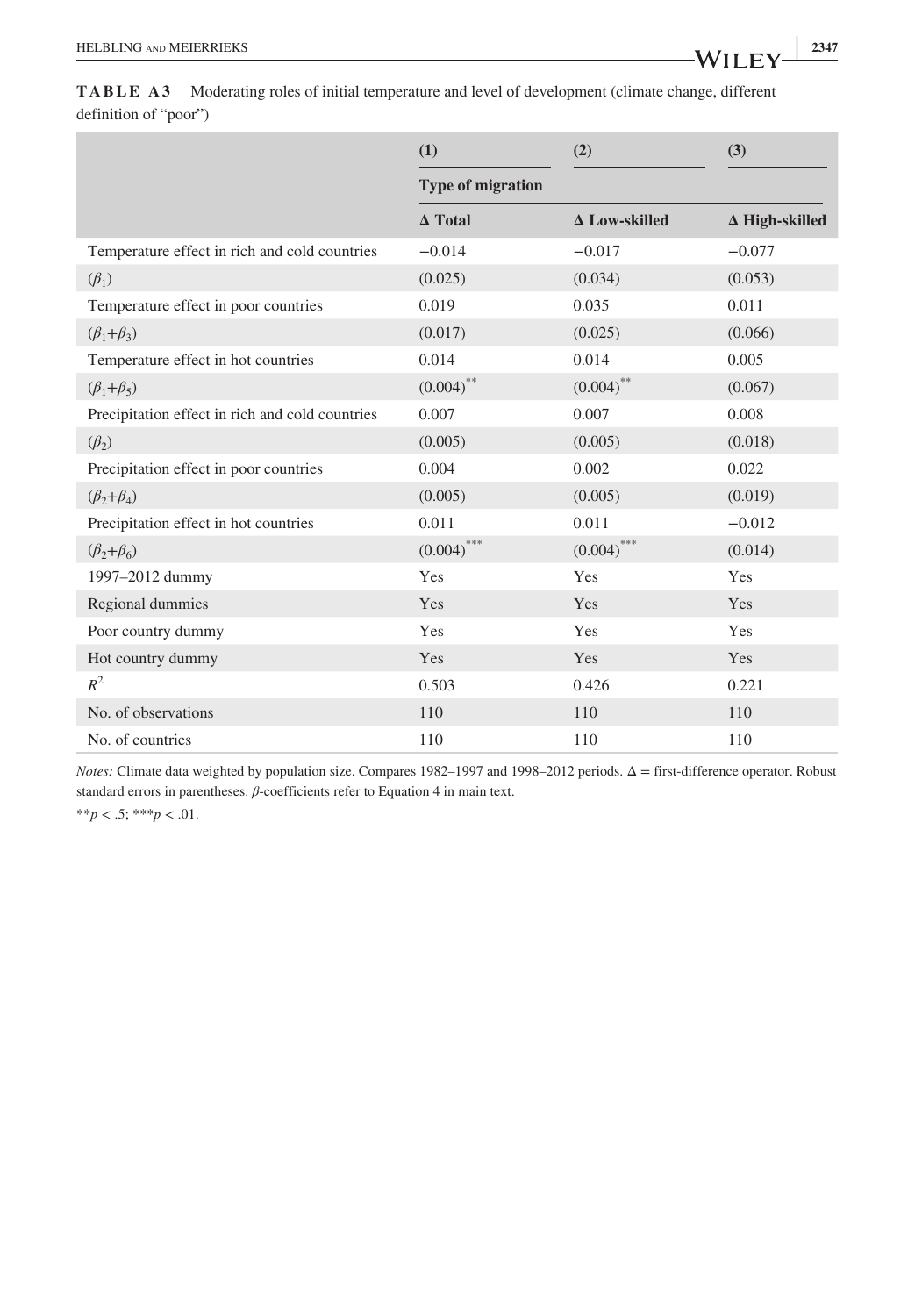|                        | (1)                      | (2)                     | (3)                       | (4)            | (5)                     | (6)                       |  |
|------------------------|--------------------------|-------------------------|---------------------------|----------------|-------------------------|---------------------------|--|
|                        | <b>Type of migration</b> |                         |                           |                |                         |                           |  |
|                        | $\Delta$ Total           | $\Delta$<br>Low-skilled | $\Delta$ High-<br>skilled | $\Delta$ Total | $\Delta$<br>Low-skilled | $\Delta$ High-<br>skilled |  |
| $\Delta$ Temperature   | 0.010                    | 0.015                   | 0.003                     | 0.014          | 0.019                   | $-0.013$                  |  |
|                        | (0.016)                  | (0.016)                 | (0.057)                   | (0.017)        | (0.016)                 | (0.060)                   |  |
| $\Delta$ Precipitation | 0.009                    | 0.008                   | $-0.005$                  | 0.008          | 0.006                   | $-0.009$                  |  |
|                        | $(0.003)$ ***            | $(0.003)$ ***           | (0.009)                   | $(0.003)$ **   | $(0.003)$ **            | (0.009)                   |  |
| Climate data           | POP                      | POP                     | <b>POP</b>                | <b>MEAN</b>    | <b>MEAN</b>             | <b>MEAN</b>               |  |
| 1997–2012 dummy        | Yes                      | <b>Yes</b>              | Yes                       | Yes            | <b>Yes</b>              | Yes                       |  |
| Regional dummies       | Yes                      | Yes                     | Yes                       | Yes            | Yes                     | Yes                       |  |
| Poor country dummy     | Yes                      | <b>Yes</b>              | Yes                       | Yes            | Yes                     | Yes                       |  |
| Hot country dummy      | Yes                      | Yes                     | Yes                       | Yes            | Yes                     | Yes                       |  |
| $R^2$                  | 0.469                    | 0.364                   | 0.173                     | 0.453          | 0.349                   | 0.181                     |  |
| No. of observations    | 121                      | 121                     | 121                       | 121            | 121                     | 121                       |  |
| No. of countries       | 121                      | 121                     | 121                       | 121            | 121                     | 121                       |  |

**TABLE A4** Climate change and migration (long-difference estimates, different first long-difference period)

*Notes:* Climate data weighted by population size. Compares 1975–1997 and 1998–2012 periods. Δ = first-difference operator. Robust standard errors in parentheses.

 $**p < .5; ***p < .01.$